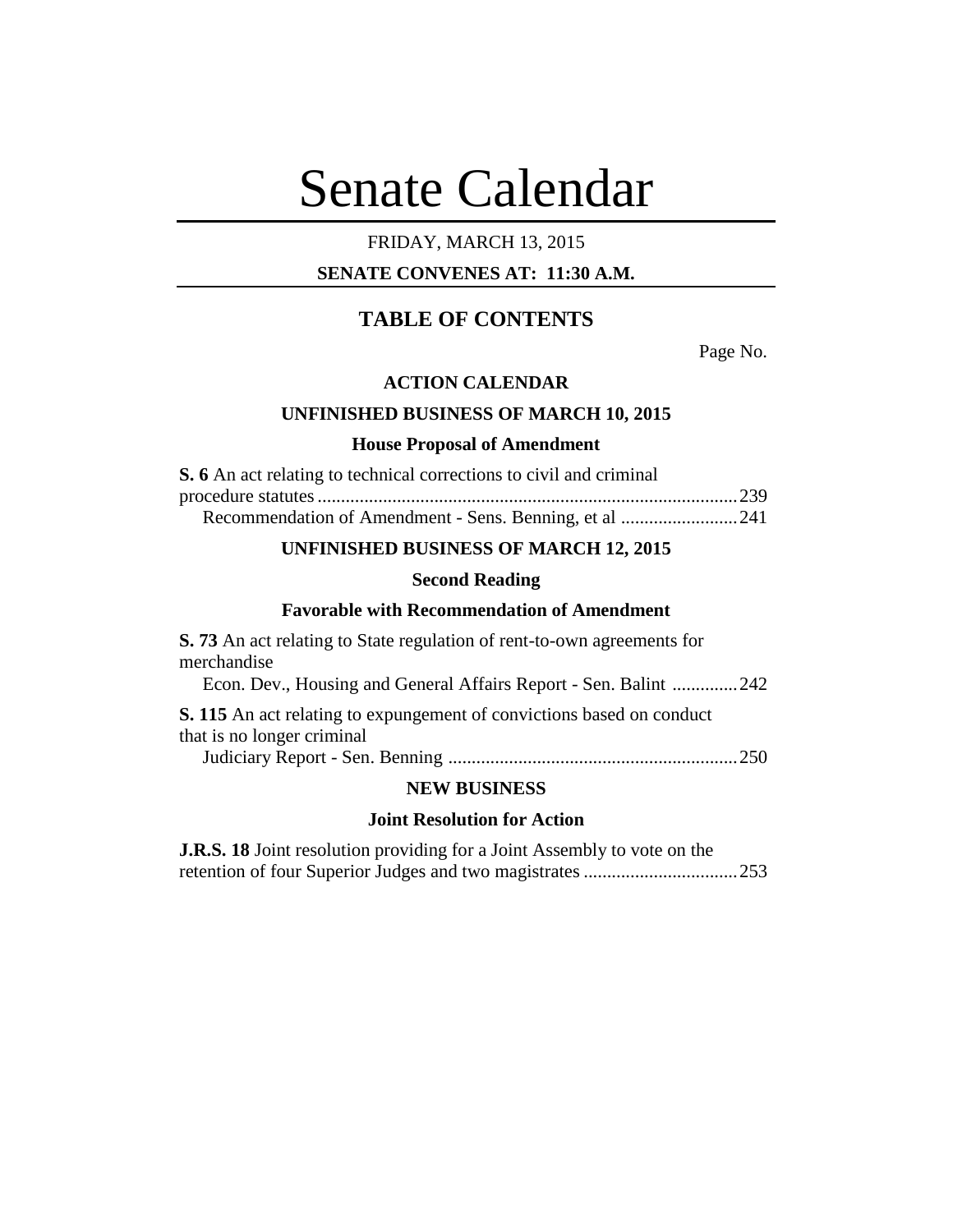# **NOTICE CALENDAR**

# **Second Reading**

# **Favorable with Recommendation of Amendment**

| <b>S. 41</b> An act relating to developing a strategy for evaluating the<br>effectiveness of individual tax expenditures |  |
|--------------------------------------------------------------------------------------------------------------------------|--|
| <b>S.</b> 66 An act relating to persons who are deaf or hard of hearing                                                  |  |
| <b>S.</b> 93 An act relating to disclosure of lobbying advertisements                                                    |  |
| <b>CONCURRENT RESOLUTIONS FOR ACTION</b>                                                                                 |  |
| <b>S.C.R. 5-12</b> (For text of Resolutions, see Addendum to Senate Calendar                                             |  |
| H.C.R. 60-67 (For text of Resolutions, see Addendum to House Calendar                                                    |  |

for March 12, 2015).......................................................................................267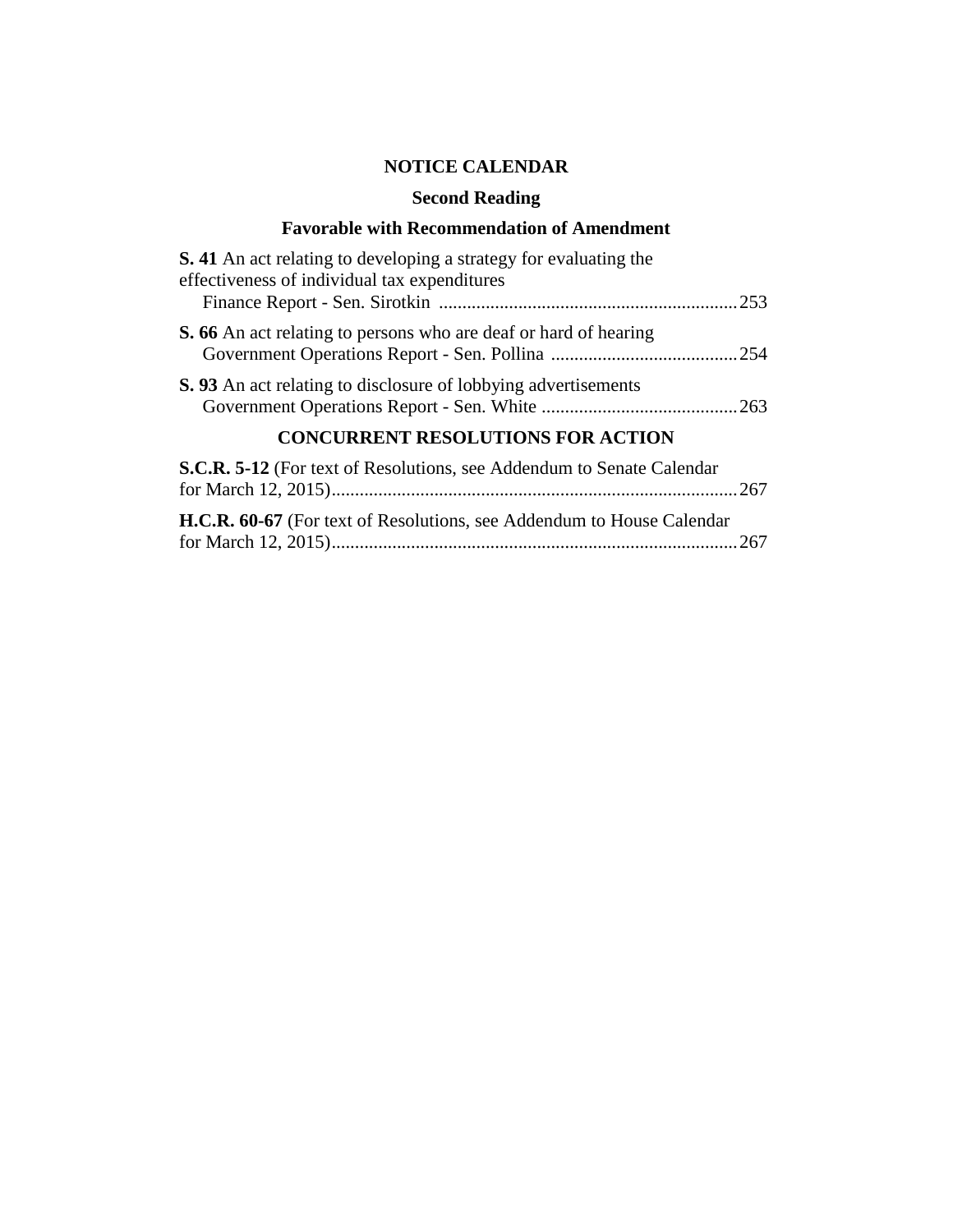#### **ORDERS OF THE DAY**

#### **ACTION CALENDAR**

#### **UNFINISHED BUSINESS OF TUESDAY, MARCH 10, 2015**

#### **House Proposal of Amendment**

**S. 6.**

An act relating to technical corrections to civil and criminal procedure statutes.

The House proposes to the Senate to amend the bill by striking out all after the enacting clause and inserting in lieu thereof the following:

Sec. 1. 13 V.S.A. § 1501 is amended to read:

#### § 1501. ESCAPE AND ATTEMPTS TO ESCAPE

\* \* \*

(b) $(1)$  A person who shall not, while in lawful custody:

 $(1)$  fails (A) fail to return from work release to the correctional facility at the specified time, or visits other than the specified place, as required by the order issued in accordance with 28 V.S.A. § 753;

(2) fails (B) fail to return from furlough to the correctional facility at the specified time, or visits other than the specified place, as required by the order issued in accordance with 28 V.S.A. § 808, 808a, 808b, or 808c;

(3) escapes or attempts (C) escape or attempt to escape while on release from a correctional facility to do work in the service of such facility or of the Department of Corrections in accordance with 28 V.S.A. § 758; or

(4) escapes or attempts (D) escape elope or attempt to escape elope from the Vermont State Hospital, or its successor in interest Psychiatric Care Hospital or a participating hospital, when confined by court order pursuant to chapter 157 of this title, or when transferred there pursuant to 28 V.S.A. § 703 and while still serving a sentence, shall be imprisoned for not more than five years or fined not more than \$1,000.00, or both.

(2) A person who violates this subsection shall be imprisoned for not more than five years or fined not more than \$1,000.00, or both.

\* \* \*

(d) As used in this section:

\* \* \*

- 239 -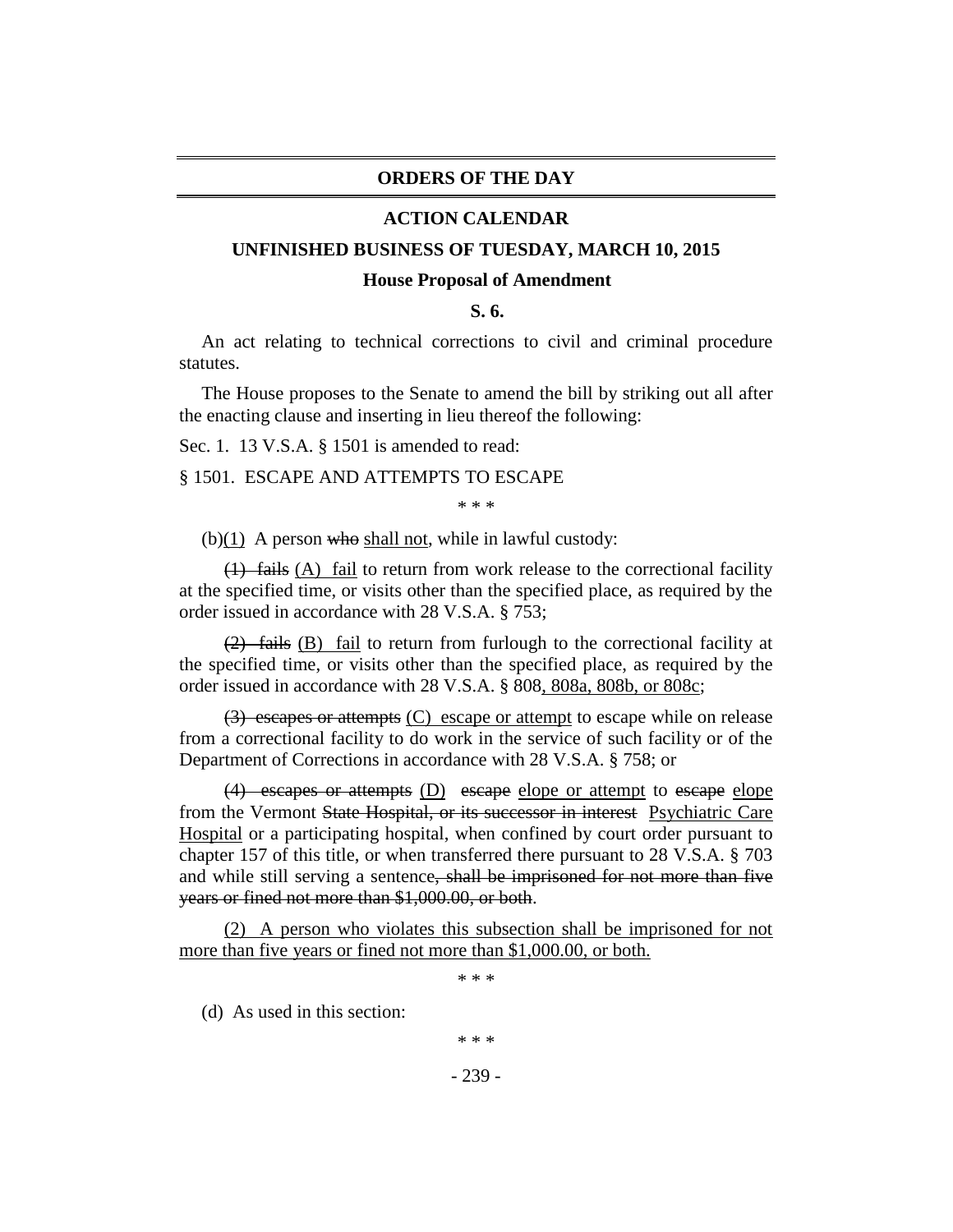(3) "Successor in interest" shall mean the mental health hospital owned and operated by the State that provides acute inpatient care and replaces the Vermont State Hospital. [Repealed.]

Sec. 2. 13 V.S.A. § 5321 is amended to read:

#### § 5321. APPEARANCE BY VICTIM

\* \* \*

(c) In accordance with court Court rules, at the sentencing hearing, the court Court shall ask if the victim is present and, if so, whether the victim would like to be heard regarding sentencing. in In imposing sentence, the court Court shall consider any views offered at the hearing by the victim. if If the victim is not present, the court Court shall ask whether the victim has expressed, either orally or in writing, views regarding sentencing and shall take those views into consideration in imposing sentence.

(d) At or before the sentencing hearing, the prosecutor's office shall instruct the victim of a listed crime, in all cases where the court imposes a sentence which includes a period of incarceration, that a sentence of incarceration is to the custody of the commissioner of corrections Commissioner of Corrections and that the commissioner of corrections Commissioner of Corrections has the authority to affect the actual time the defendant shall serve in incarceration through good time credit, furlough, work-release, and other early release programs. in In addition, the prosecutor's office shall explain the significance of a minimum and maximum sentence to the victim and shall also explain the function of parole and how it may affect the actual amount of time the defendant may be incarcerated.

\* \* \*

Sec. 3. 13 V.S.A. § 5574 is amended to read:

#### § 5574. BURDEN OF PROOF; JUDGMENT; DAMAGES

(a) A claimant shall be entitled to judgment in an action under this subchapter if the claimant establishes each of the following by clear and convincing evidence:

\* \* \*

(2)(A) The the complainant's conviction was reversed or vacated, the complainant's information or indictment was dismissed, or the complainant was acquitted after a second or subsequent trial.; or

(B) The the complainant was pardoned for the crime for which he or she was sentenced.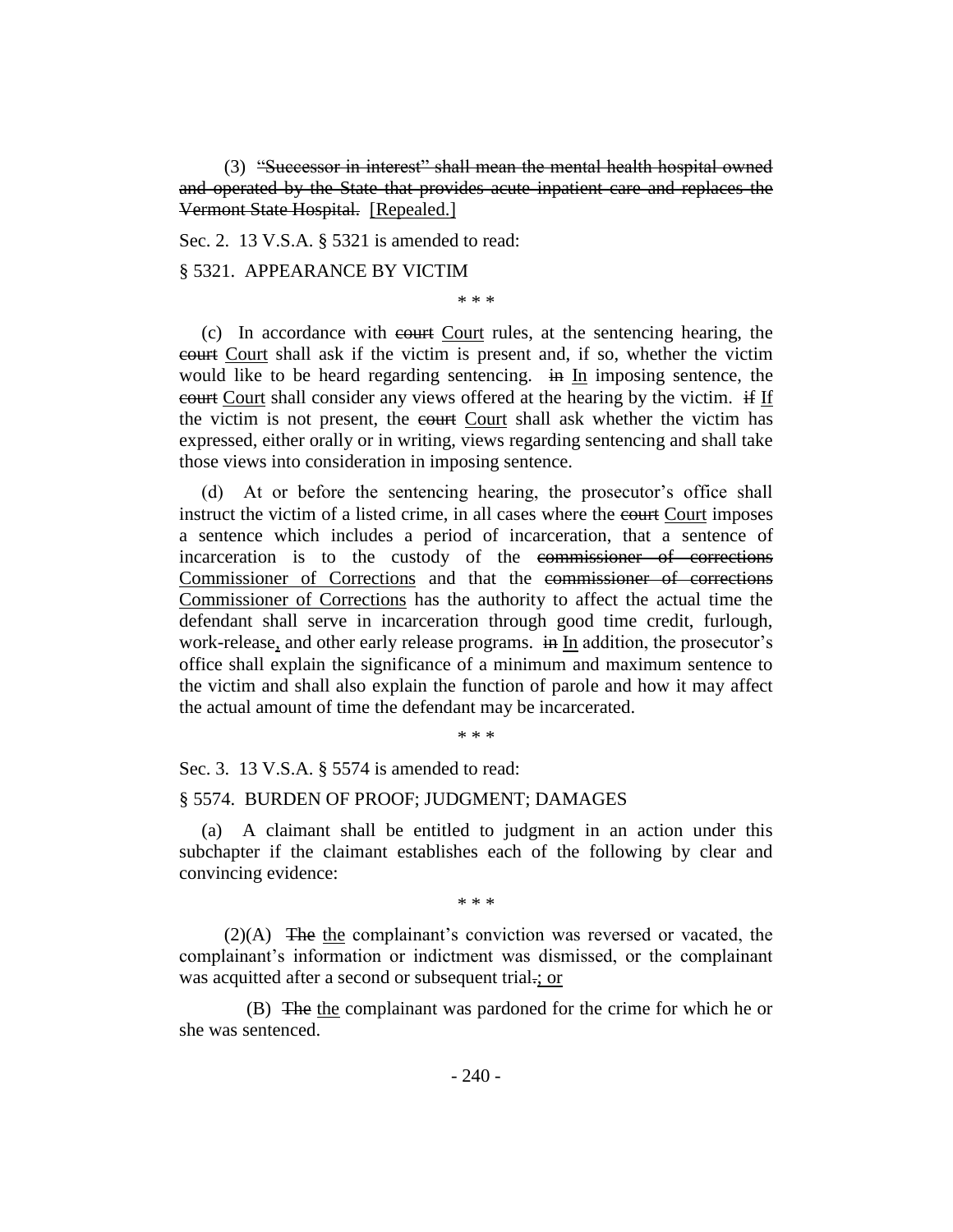\* \* \*

Sec. 4. 33 V.S.A. § 5308(a)(4) is amended to read:

(4) The custodial parent, guardian, or guardian custodian has abandoned the child.

Sec. 5. 2014 Acts and Resolves No. 126, Sec. 7 is amended to read:

#### Sec. 7. EFFECTIVE DATE

This act shall take effect on July 1, 2014, and shall apply to restitution orders issued after that date; provided, however, that notwithstanding 1 V.S.A. § 214, Secs. 1, 3, 4, 5, and 6 shall also apply retroactively to restitution orders issued on or before July 1, 2014.

#### Sec. 6. EFFECTIVE DATE

This act shall take effect on passage.

# **Recommendation of Amendment to House Proposal of Amendment to S. 6 to be offered by Senators Benning, Ashe, Nitka, Sears, and White**

Senators Benning, Ashe, Nitka, Sears, and White move that the Senate concur in the House proposal of amendment with the following amendment thereto:

By adding a new Sec. 6 to read as follows:

Sec. 6. 33 V.S.A. § 5284 is amended to read:

#### § 5284. DETERMINATION AND ORDER

(a) In a hearing on a motion for youthful offender status, the Court shall first consider whether public safety will be protected by treating the youth as a youthful offender. If the Court finds that public safety will not be protected by treating the youth as a youthful offender, the Court shall deny the motion and return the case to the Family Criminal Division of the Superior Court pursuant to subsection 5281(d) of this title. If the Court finds that public safety will be protected by treating the youth as a youthful offender, the Court shall proceed to make a determination under subsection (b) of this section.

\* \* \*

And by renumbering the remaining section to be numerically correct.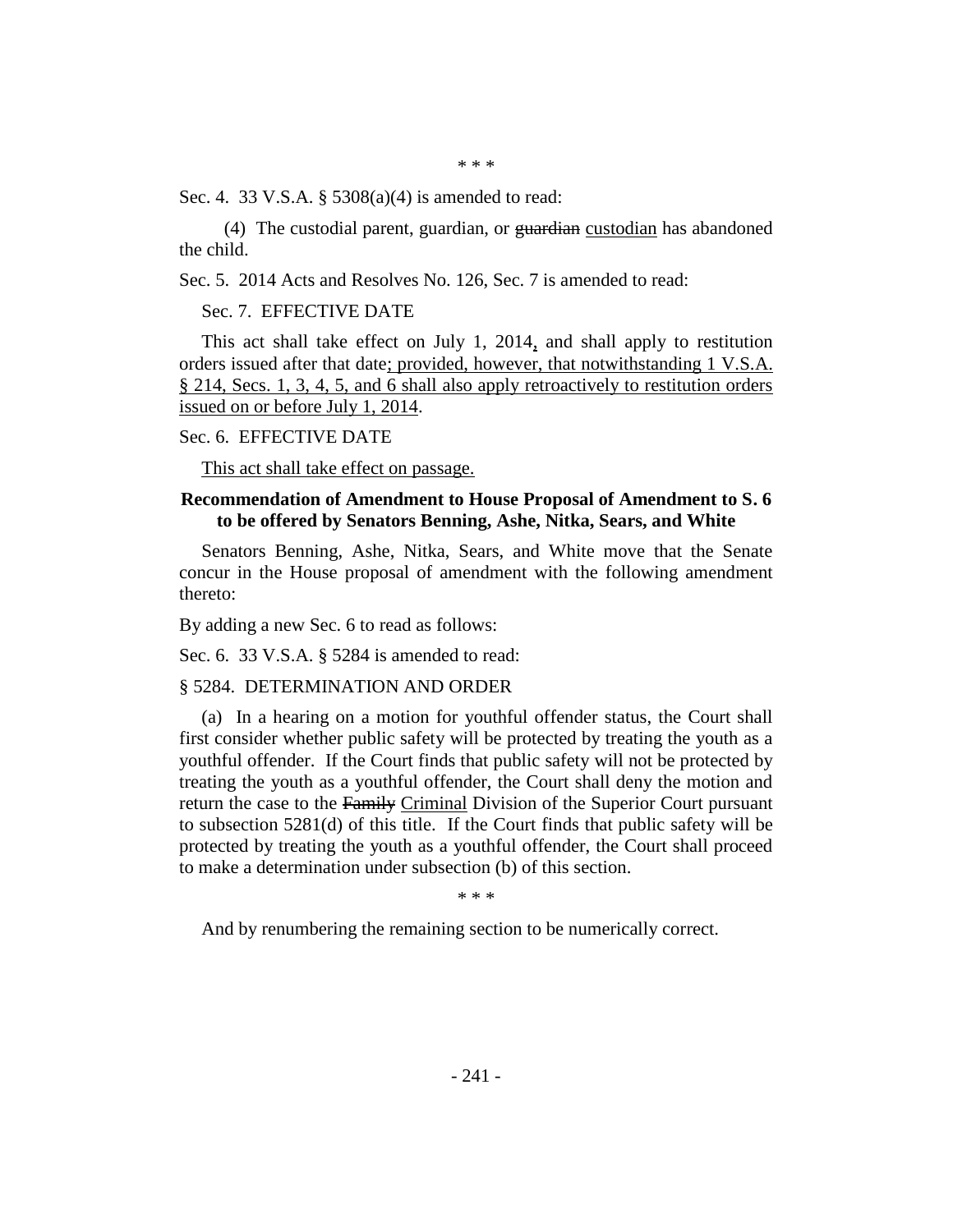#### **UNFINISHED BUSINESS OF THURSDAY, MARCH 12, 2015**

#### **Second Reading**

#### **Favorable with Recommendation of Amendment**

#### **S. 73.**

An act relating to State regulation of rent-to-own agreements for merchandise.

# **Reported favorably with recommendation of amendment by Senator Balint for the Committee on Economic Development, Housing & General Affairs.**

The Committee recommends that the bill be amended by striking out all after the enacting clause and inserting in lieu thereof the following:

Sec. 1. 9 V.S.A. § 41b is amended to read:

#### § 41b. RENT-TO-OWN AGREEMENTS; DISCLOSURE OF TERMS

(a) The attorney general shall adopt by rule standards for the full and conspicuous disclosure to consumers of the terms of rent-to-own agreements. For purposes of this section a rent-to-own agreement means an agreement for the use of merchandise by a consumer for personal, family, or household purposes, for an initial period of four months or less, that is renewable with each payment after the initial period and that permits the lessee to become the owner of the property. An agreement that complies with this article is not a retail installment sales contract, agreement or obligation as defined in this chapter or a security interest as defined in section 1-201(37) of Title 9A.

(b) The attorney general, or an aggrieved person, may enforce a violation of the rules adopted pursuant to this section as an unfair or deceptive act or practice in commerce under section 2453 of this title.

(a) Definitions. In this section:

(1) "Advertisement" means a commercial message that solicits a consumer to enter into a rent-to-own agreement for a specific item of merchandise that is conveyed:

(A) at a merchant's place of business;

(B) on a merchant's website;

(C) on television or radio.

(2) "Cash price" means the price of merchandise available under a rent-to-own agreement that the consumer may pay in cash to the merchant at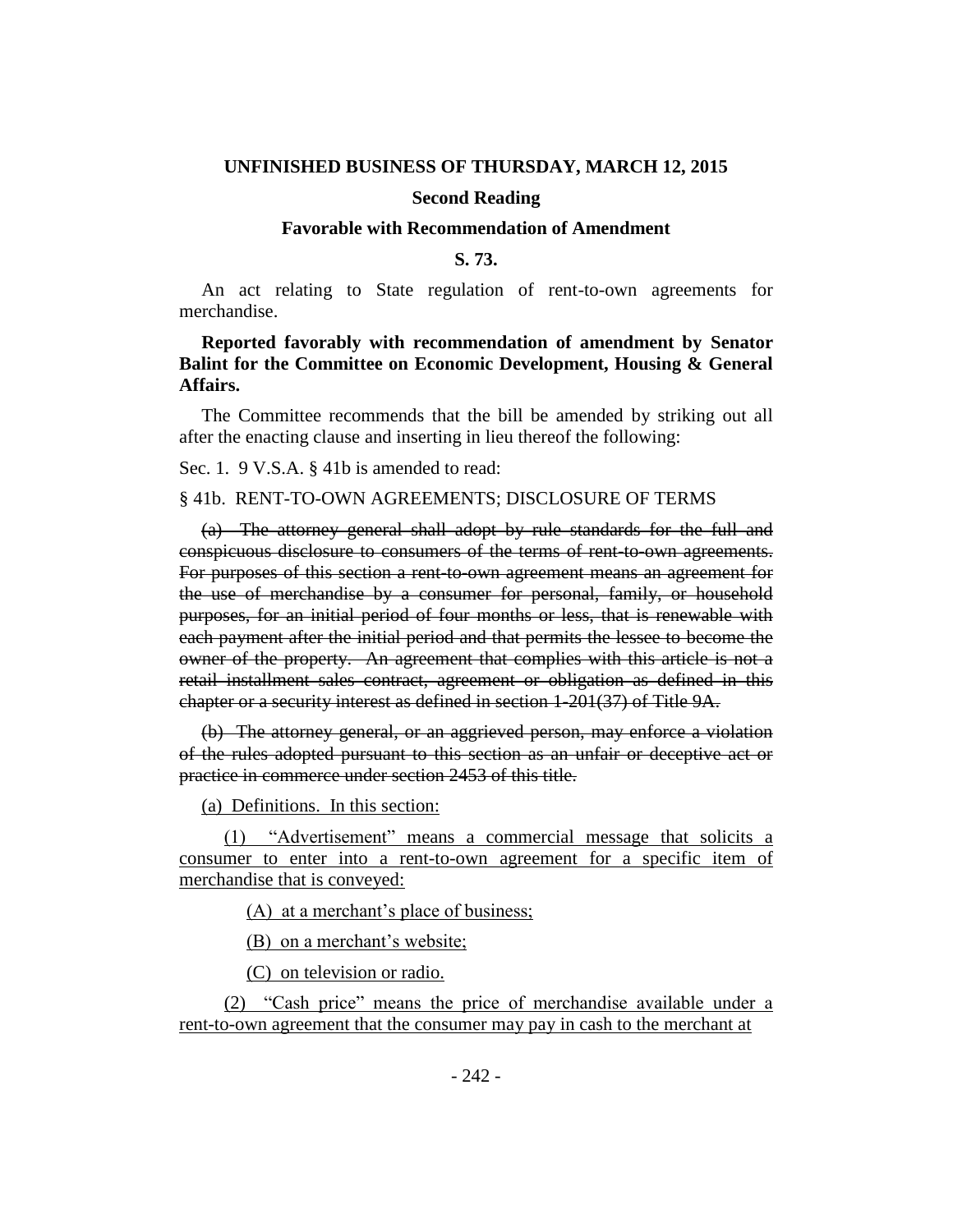the inception of the agreement to acquire ownership of the merchandise.

(3) "Clear and conspicuous" means that the statement or term being disclosed is of such size, color, contrast, or audibility, as applicable, so that the nature, content, and significance of the statement or term is reasonably apparent to the person to whom it is disclosed.

(4) "Consumer" has the same meaning as in subsection  $2451a(a)$  of this title.

(5) "Merchandise" means an item of a merchant's property that is available for use under a rent-to-own agreement. The term does not include:

(A) real property;

(B) a mobile home, as defined in section 2601 of this title;

(C) a motor vehicle, as defined in 23 V.S.A. § 4;

(D) an assistive device, as defined in section 41c of this title; or

(E) a musical instrument intended to be used primarily in an elementary or secondary school.

(6) "Merchant" means a person who offers, or contracts for, the use of merchandise under a rent-to-own agreement.

(7) "Merchant's cost" means the documented actual cost, including actual freight charges, of merchandise to the merchant from a wholesaler, distributor, supplier, or manufacturer and net of any discounts, rebates, and incentives that are vested and calculable as to a specific item of merchandise at the time the merchant accepts delivery of the merchandise.

(8)(A) "Rent-to-own agreement" means a contract under which a consumer agrees to pay a merchant for the right to use merchandise until:

(i) the consumer returns the merchandise to the merchant;

(ii) the merchant retakes possession of the merchandise; or

(iii) the consumer pays the total cost and acquires ownership of the merchandise.

(B) A "rent-to-own agreement" as defined in subdivision (7)(A) of this subsection is not:

(i) a sale subject to 9A V.S.A. Article 2;

(ii) a lease subject to 9A V.S.A. Article 2A;

(iii) a security interest as defined in section 9A V.S.A.  $§ 1-201(a)(35);$  or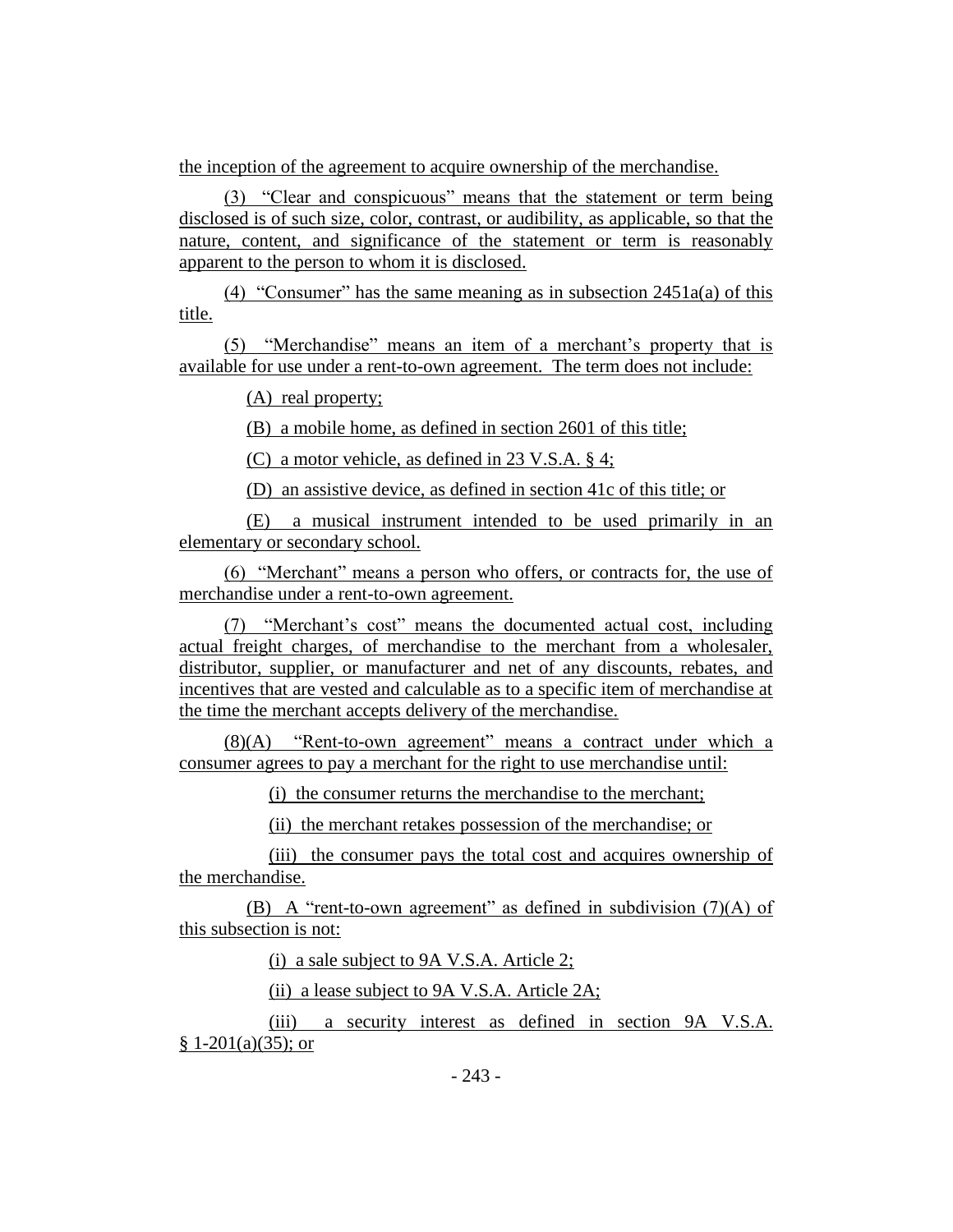(iv) a retail installment contract or retail charge agreement as defined in chapter 61 of this title.

(9) "Rent-to-own charge" means the difference between the total cost and the cash price of an item of merchandise.

(10) "Total cost" means the sum of all payments, charges, fees, and taxes that a consumer must pay to acquire ownership of merchandise under a rent-to-own agreement. The term does not include charges for optional services or charges due only upon the occurrence of a contingency specified in the agreement.

(b) General requirements.

(1) Prior to execution, a merchant shall give a consumer the opportunity to review a written copy of a rent-to-own agreement that includes all of the information required by this section for each item of merchandise covered by the agreement and shall not refuse a consumer's reasonable request to review the agreement with a third party, either inside the merchant's place of business or at another location.

(2) A disclosure required by this section shall be clear and conspicuous.

(3) In an advertisement or rent-to-own agreement, a merchant shall state a numerical amount or percentage as a figure and shall print or legibly handwrite the figure in the equivalent of 12-point type or greater.

(4) A merchant may supply information not required by this section with the disclosures required by this section, but shall not state or place additional information in such a way as to cause the required disclosures to be misleading or confusing, or to contradict, obscure, or detract attention from the required disclosures.

(5) A merchant shall preserve an advertisement, or a digital copy of the advertisement, for not less than two years after the date the advertisement appeared. In the case of a radio, television, or Internet advertisement, a merchant may preserve a copy of the script or storyboard.

(6) A merchant shall make merchandise available to all consumers on the terms and conditions that appear in the advertisement.

(7) A rent-to-own agreement that is substantially modified, including a change that increases the consumer's payments or other obligations or diminishes the consumer's rights, shall be considered a new agreement subject to the requirements of this chapter.

(8) For each item of merchandise available under a rent-to-own agreement, a merchant shall keep an electronic or hard copy for a period of six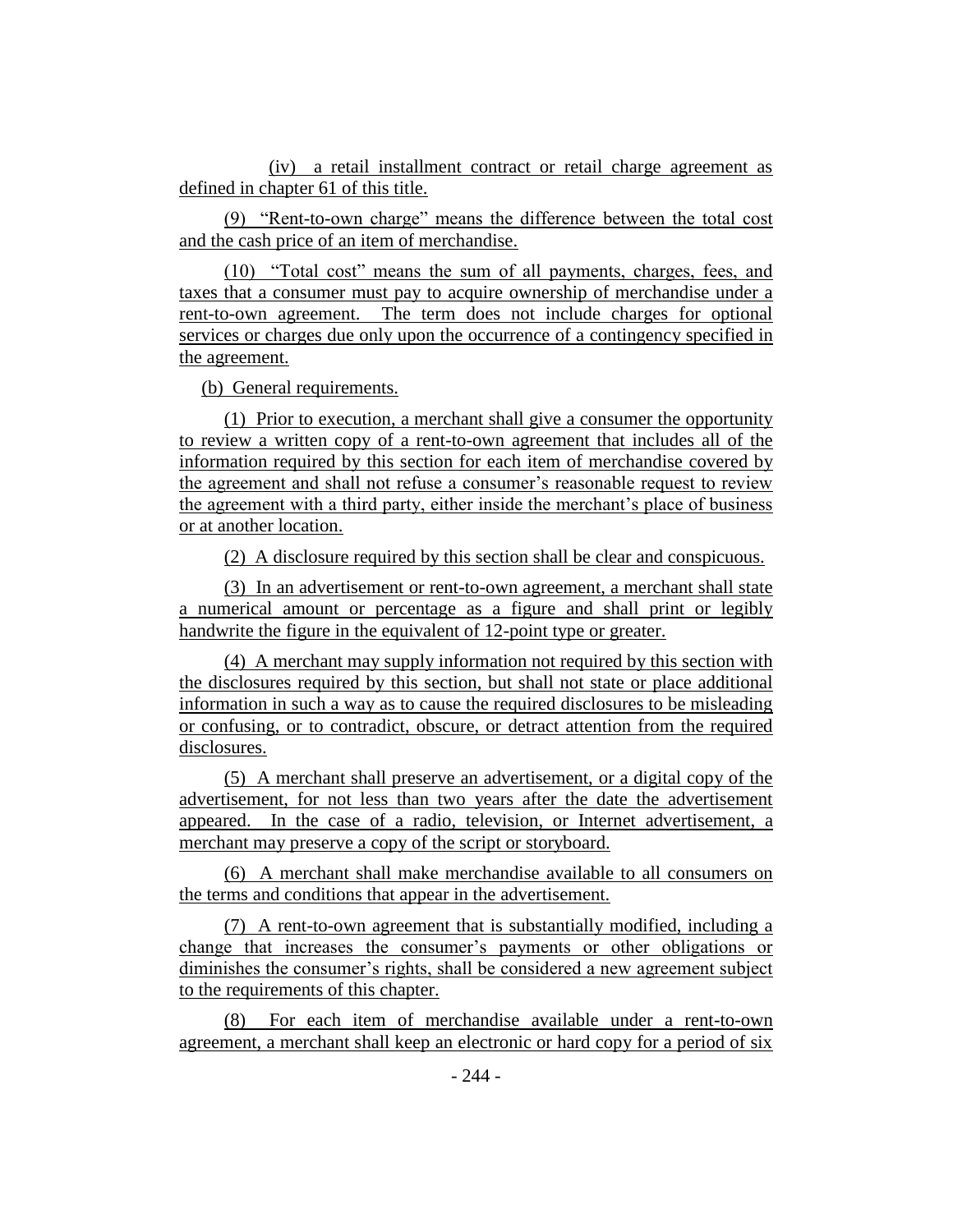years following the date the merchant ceases to own the merchandise:

(A) each rent-to-own agreement covering the item; and

(B) a record that establishes the merchant's cost for the item.

(9) A rent-to-own agreement executed by a merchant doing business in Vermont and a resident of Vermont shall be governed by Vermont law.

(10) If a rent-to-own agreement includes a provision requiring mediation or arbitration in the event of a dispute, the mediation or arbitration shall occur within Vermont.

(c) Cash price; total cost; maximum limits.

(1) The maximum cash price for an item of merchandise shall not exceed:

(A) for an appliance, 1.75 times the merchant's cost;

(B) for an item of electronics that has a merchant's cost of less than \$150.00, 1.75 times the merchant's cost;

(C) for an item of electronics that has a merchant's cost of \$150.00 or more, 2.00 times the merchant's cost;

(D) for an item of furniture or jewelry, 2.50 times the merchant's cost; and

(E) for any other item, 2.00 times the merchant's cost.

(2) The total cost for an item of merchandise shall not exceed two times the maximum cash price for the item.

(d) Disclosures in advertising. An advertisement shall state:

(1) the cash price of the item;

(2) that the merchandise is available under a rent-to-own agreement;

(3) the amount, frequency, and total number of payments required for ownership;

(4) the total cost for the item;

(5) the rent-to-own charge for the item; and

(6) that the consumer will not own the merchandise until the consumer pays the total cost for ownership.

(e) Disclosures on site. In addition to the information required in subsection (d) of this section, an advertisement at a merchant's place of business shall include: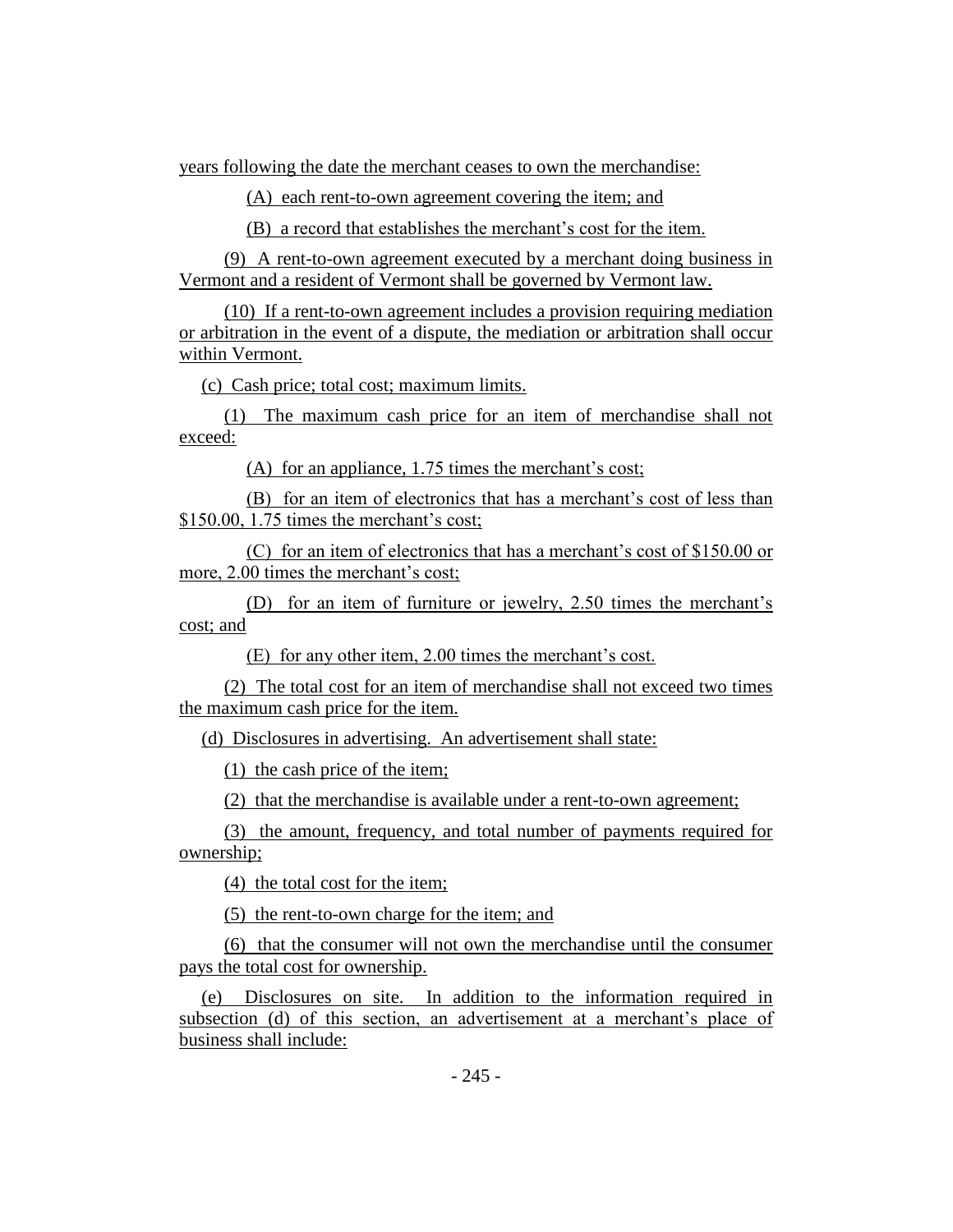(1) whether the item is new or used;

(2) when the merchant acquired the item; and

(3) the number of times a consumer has taken possession of the item under a rent-to-own agreement.

(f) Disclosures in rent-to-own agreement.

(1) The first page of a rent-to-own agreement shall include:

(A) a heading in bold-face type that reads: "IMPORTANT INFORMATION ABOUT THIS RENT-TO-OWN AGREEMENT. Do Not Sign this Agreement Before You Read It or If It Contains any Blank Spaces"; and

(B) the following information in the following order:

(i) the name, address, and contact information of the merchant;

(ii) the name, address, and contact information of the consumer;

(iii) the date of the transaction;

(iv) a description of the merchandise sufficient to identify the merchandise to the consumer and the merchant, including any applicable model and identification numbers;

(v) a statement whether the merchandise is new or used, and in the case of used merchandise, a description of the condition of, and any damage to, the merchandise.

(2) A rent-to-own agreement shall include the following cost disclosures, printed and grouped as indicated below, immediately preceding the signature lines:

(1)Cash Price: \$

(2) Payments required to become owner:

\$ /(weekly)(biweekly)(monthly) × (# of payments) = \$

(3) Mandatory charges, fees, and taxes required to become owner (itemize):

| Total required taxes, fees, and charges: |       |
|------------------------------------------|-------|
| Total cost:<br>(4)                       | $=$ S |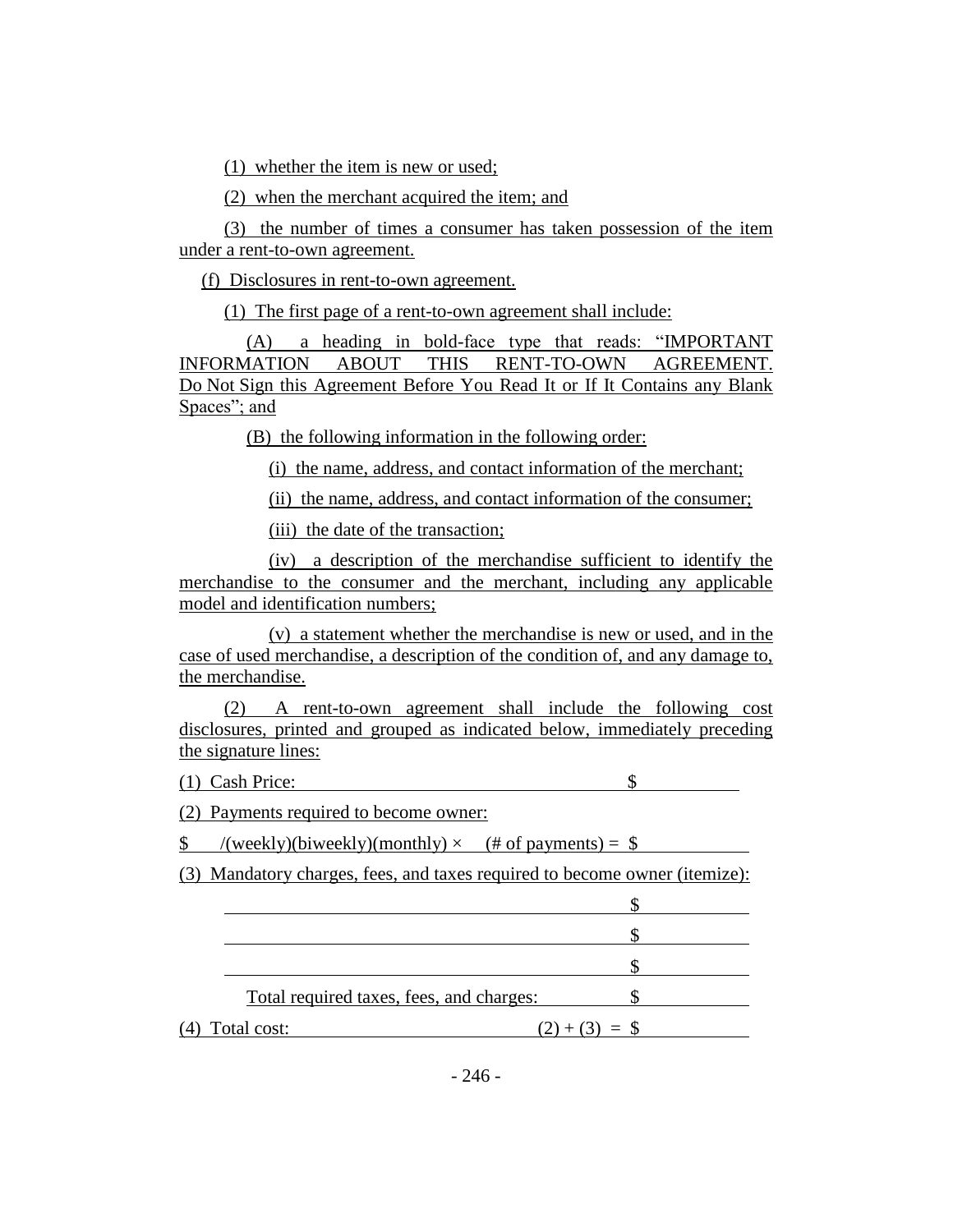(g) Required provisions of rent-to-own agreement. A rent-to-own agreement shall provide:

(1) a statement of payment due dates;

(2) a line-item list of any other charges or fees the consumer could be charged or have the option of paying in the course of acquiring ownership or during or after the term of the agreement;

(3) that the consumer will not own the merchandise until he or she makes all of the required payments for ownership;

(4) that the consumer has the right to receive a receipt for a payment and, upon reasonable notice, a written statement of account;

(5) who is responsible for service, maintenance, and repair of an item of merchandise;

(6) that, except in the case of the consumer's negligence or abuse, if the merchant must retake possession of the merchandise for maintenance, repair, or service, or the item cannot be repaired, the merchant is responsible for providing the consumer with a replacement item of equal quality and comparable design;

(7) the maximum amount of the consumer's liability for damage or loss to the merchandise in the case of the consumer's negligence or abuse;

(8) a description of a manufacturer's warranty or other warranty on the merchandise, which may be in a separate document furnished to the consumer;

(9) a description of any insurance required of the consumer, or a statement that the consumer is not required to purchase insurance and a description of any insurance purchased by the consumer;

(10) an explanation of the consumer's options to purchase the merchandise;

(11) an explanation of the merchant's right to repossess the merchandise; and

(12) an explanation of the parties' respective rights to terminate the agreement, and to reinstate the agreement.

(h) Prohibited provisions of rent-to-own agreement. A rent-to-own agreement shall not contain a provision:

(1) requiring a confession of judgment;

(2) requiring a garnishment of wages;

- 247 -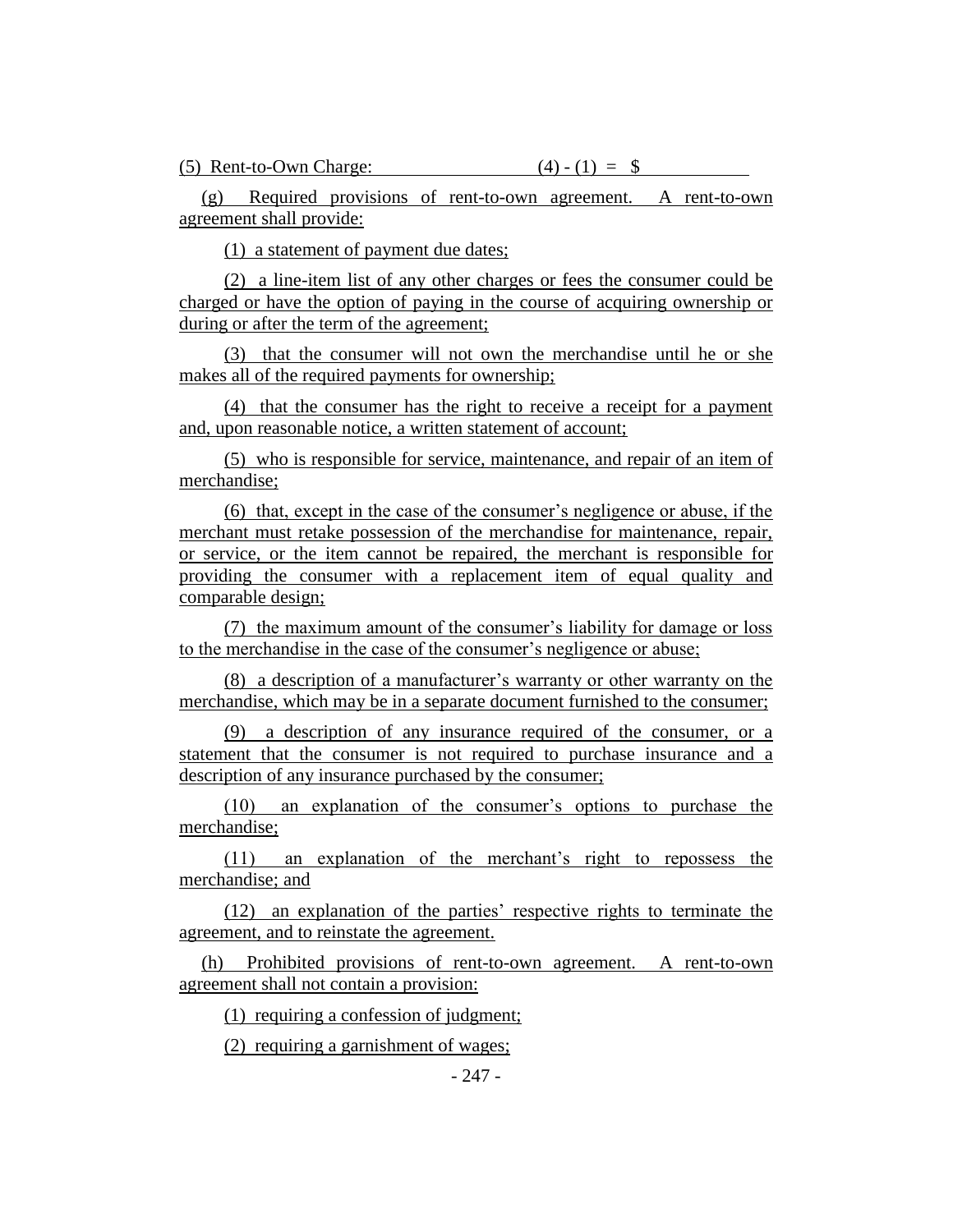(3) authorizing a merchant or its agent to enter unlawfully upon the consumer's premises or to commit any breach of the peace in the repossession of property;

(4) requiring the consumer to waive any defense, counterclaim, or right of action against the merchant or its agent in collection of payment under the agreement or in the repossession of property; or

(5) requiring the consumer to purchase insurance from the merchant to cover the property.

(i) Option to purchase. Notwithstanding any other provision of this section, at any time after the first payment a consumer who is not in violation of a rent-to-own agreement may acquire ownership of the merchandise covered by the agreement by paying an amount equal to the cash price of the merchandise minus 50 percent of the value of the consumer's previous payments.

(j) Collections; repossession of merchandise; prohibited acts. When attempting to collect a debt or enforce an obligation under a rent-to-own agreement, a merchant shall not:

(1) call or visit a consumer's workplace after a request by the consumer or his or her employer not to do so;

(2) use profanity or any language to abuse, ridicule, or degrade a consumer;

(3) repeatedly call, leave messages, knock on doors, or ring doorbells;

(4) ask someone, other than a spouse, to make a payment on behalf of a consumer;

(5) obtain payment through a consumer's bank, credit card, or other account without authorization;

(6) speak with a consumer more than six times per week to discuss an overdue account;

(7) engage in violence;

(8) trespass;

(9) call or visit a consumer at home or work after receiving legal notice that the consumer has filed for bankruptcy;

(10) impersonate others;

(11) discuss a consumer's account with anyone other than a spouse of the consumer;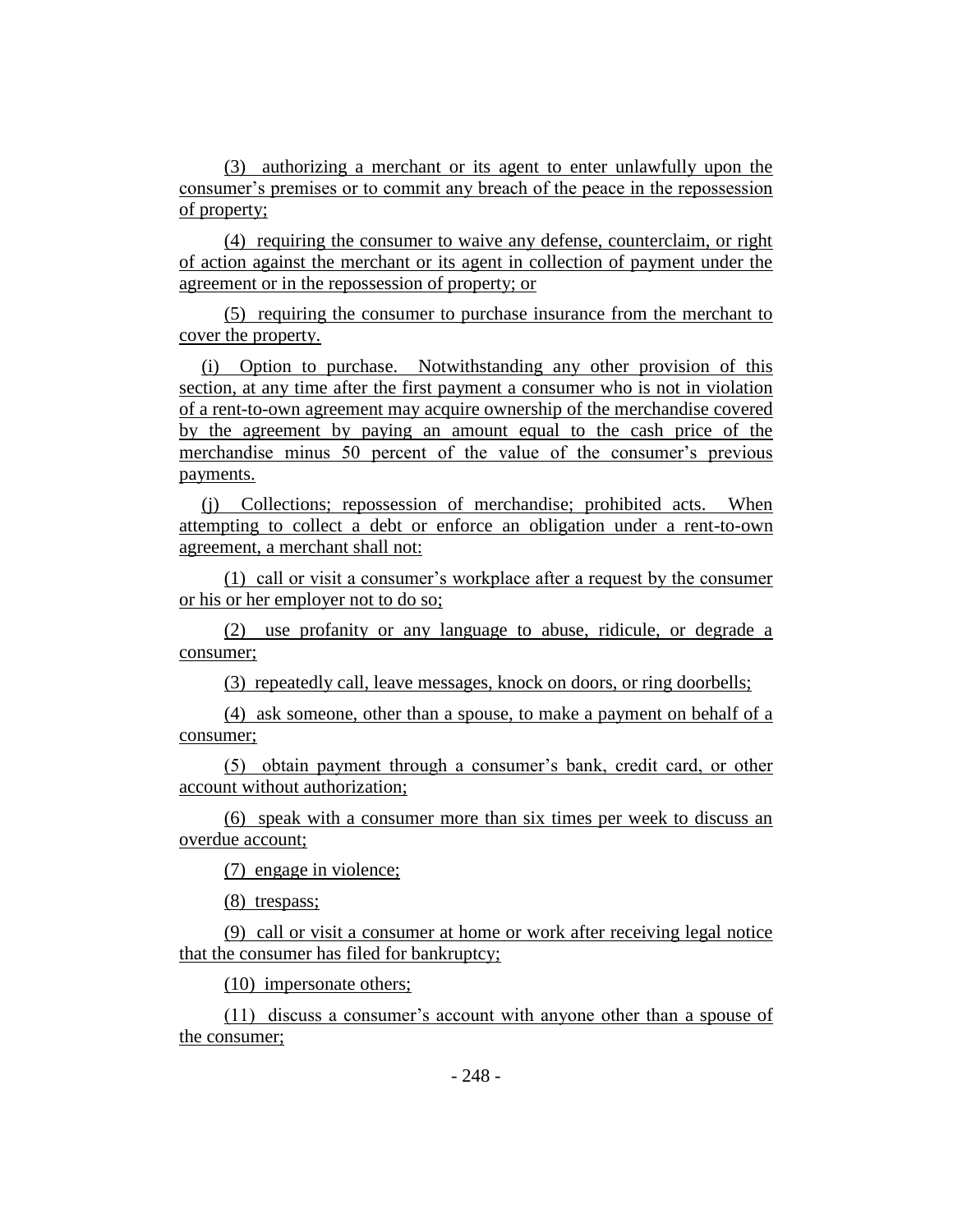(12) threaten unwarranted legal action; or

(13) leave a recorded message for a consumer that includes anything other than the caller's name, contact information, and a courteous request that the consumer return the call.

(k) Reinstatement of agreement.

(1) A consumer who fails to make a timely payment may reinstate a rent-to-own agreement without losing any rights or options that exist under the agreement by paying all past-due charges, the reasonable costs of pickup, redelivery, and any refurbishing, and any applicable late fee:

(A) within five business days of the renewal date of the agreement if the consumer pays monthly; or

(B) within three business days of the renewal date of the agreement if the consumer pays more frequently than monthly.

(2) If a consumer promptly returns or voluntarily surrenders merchandise upon a merchant's request, the consumer may reinstate a rent-to-own agreement during a period of not less than 180 days after the date the merchant retakes possession of the merchandise.

(3) In the case of a rent-to-own agreement that is reinstated pursuant to this subsection, the merchant is not required to provide the consumer with the identical item of merchandise and may provide the consumer with a replacement item of equal quality and comparable design.

(l) Reasonable charges and fees. Any charge or fee assessed under a rent-to-own agreement shall be reasonably related to the actual cost to the merchant of the service or hardship for which it is charged.

(m) Prohibition on rent-to-own businesses and licensed lenders. A person engaged in the business of selling merchandise under a rent-to-own agreement subject to this section shall not engage in any conduct or business at the same physical location that would require a license under 8 V.S.A. chapter 73 (licensed lenders).

(n) Enforcement; remedies; damages. A person who violates this section commits an unfair and deceptive act in commerce in violation of section 2453 of this title.

Sec. 2. EFFECTIVE DATE

This act shall take effect on July 1, 2015.

(Committee vote: 5-0-0)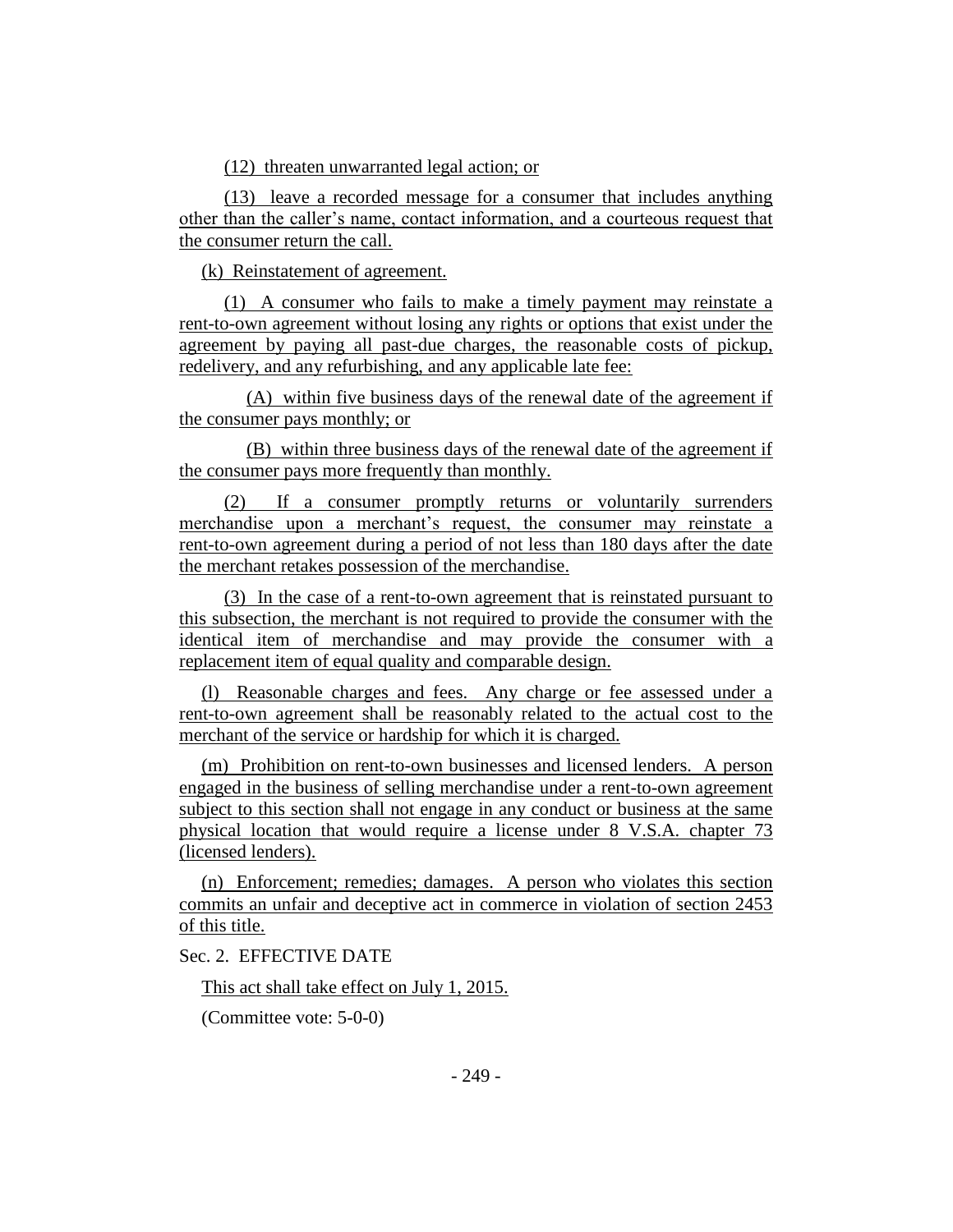An act relating to expungement of convictions based on conduct that is no longer criminal.

**Reported favorably with recommendation of amendment by Senator Benning for the Committee on Judiciary.**

The Committee recommends that the bill be amended by striking out all after the enacting clause and inserting in lieu thereof the following:

Sec. 1. 13 V.S.A. § 7601 is amended to read:

§ 7601. DEFINITIONS

As used in this chapter:

\* \* \*

(4) "Qualifying crime" means:

(A) a misdemeanor offense which is not a listed crime as defined in subdivision 5301(7) of this title, an offense involving sexual exploitation of children in violation of chapter 64 of this title, an offense involving violation of a protection order in violation of section 1030 of this title, a prohibited act as defined in section 2632 of this title, or a predicate offense;

(B) a violation of subsection 3701(a) of this title related to criminal mischief; or

(C) a violation of section 2501 of this title related to grand larceny; or

(D) a violation of section 1201 of this title related to burglary, excluding any burglary into an occupied dwelling, as defined in subdivision 1201(b)(2) of this title.

Sec. 2. 13 V.S.A. § 7602 is amended to read:

§ 7602. EXPUNGEMENT AND SEALING OF RECORD, POSTCONVICTION; PROCEDURE

 $(a)(1)$  A person who was convicted of a qualifying crime or qualifying crimes arising out of the same incident or occurrence may file a petition with the Court requesting expungement or sealing of the criminal history record related to the conviction. The State's Attorney or Attorney General shall be the respondent in the matter. if:

(A) the person was convicted of a qualifying crime or qualifying crimes arising out of the same incident or occurrence; or

 $(B)(i)$  the person was convicted of: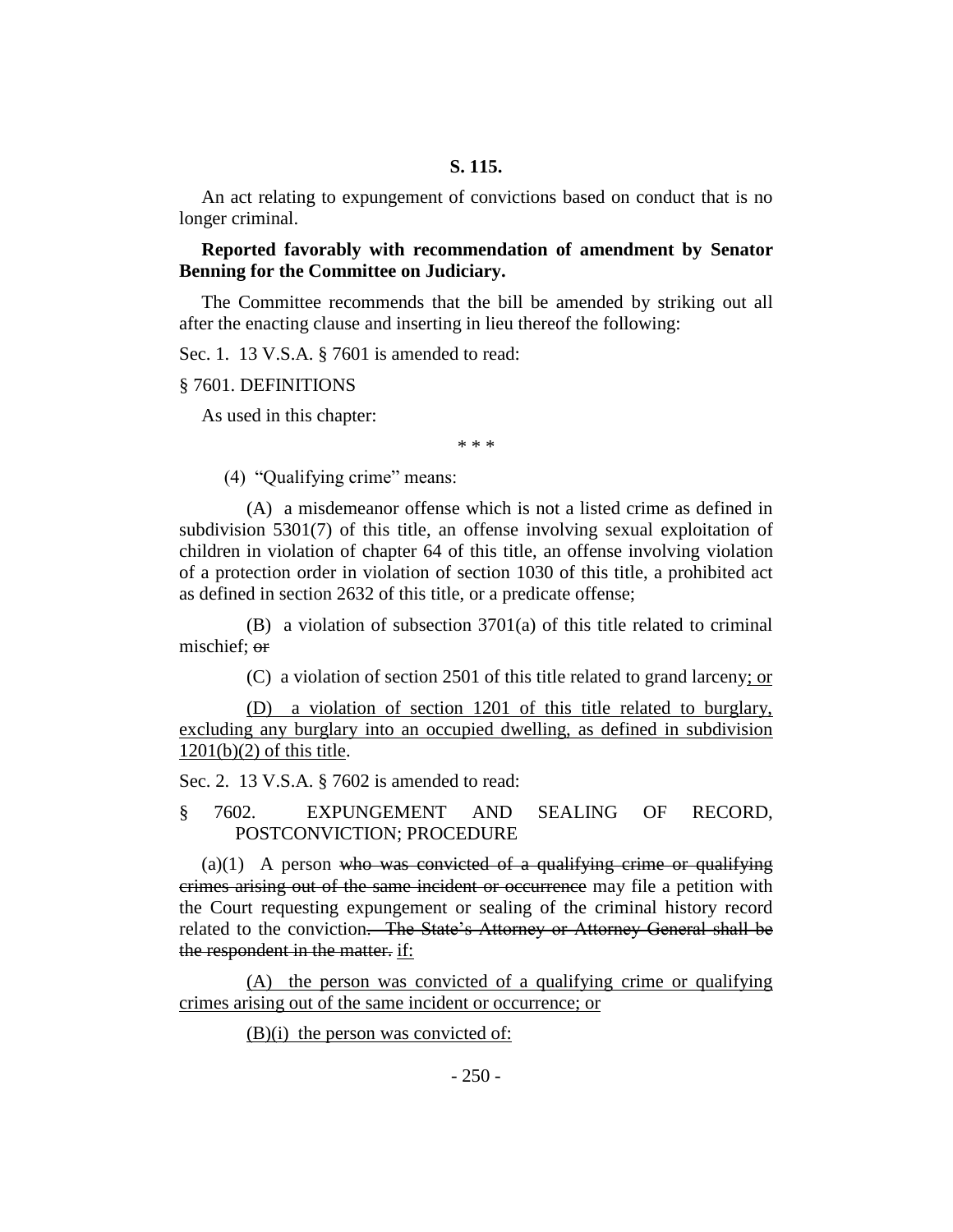(I) an offense for which the underlying conduct is no longer prohibited by law or the criminal sanctions have been repealed; or

(II) possession of a regulated drug under 18 V.S.A. chapter 84, subchapter 1 in an amount that is no longer prohibited by law or for which criminal sanctions have been repealed; and

(ii) at least one year has elapsed since the completion of any sentence or supervision for the offense, whichever is later.

(2) The State's Attorney or Attorney General shall be the respondent in the matter.

(3) The Court shall grant the petition without hearing if the petitioner and the respondent stipulate to the granting of the petition. The respondent shall file the stipulation with the Court, and the Court shall issue the petitioner a certificate and provide notice of the order in accordance with this section.

(b)(1) The Court shall grant the petition and order that the criminal history record be expunged pursuant to section 7606 of this title if the following conditions are met:

(A) At least 10 years have elapsed since the date on which the person successfully completed the terms and conditions of the sentence for the conviction, or if the person has successfully completed the terms and conditions of an indeterminate term of probation that commenced at least 10 years previously.

(B) The person has not been convicted of a crime arising out of a new incident or occurrence since the person was convicted for the qualifying crime.

(C) Any restitution ordered by the Court has been paid in full.

(D) The Court finds that expungement of the criminal history record serves the interest of justice.

(E) For petitions filed pursuant to subdivision  $7601(4)$ (D) of this title, the Court finds that the conduct underlying the conviction under section 1201 of this title did not constitute a burglary into an occupied dwelling, as defined in subdivision  $1201(b)(2)$  of this title. The petitioner shall bear the burden of establishing this fact.

(2) The Court shall grant the petition and order that all or part of the criminal history record be sealed pursuant to section 7607 of this title if the conditions of subdivisions  $(1)(A)$ ,  $(B)$ , and  $(C)$ , and  $(E)$  of this subsection are met and the Court finds that:

(A) sealing the criminal history record better serves the interest of justice than expungement; and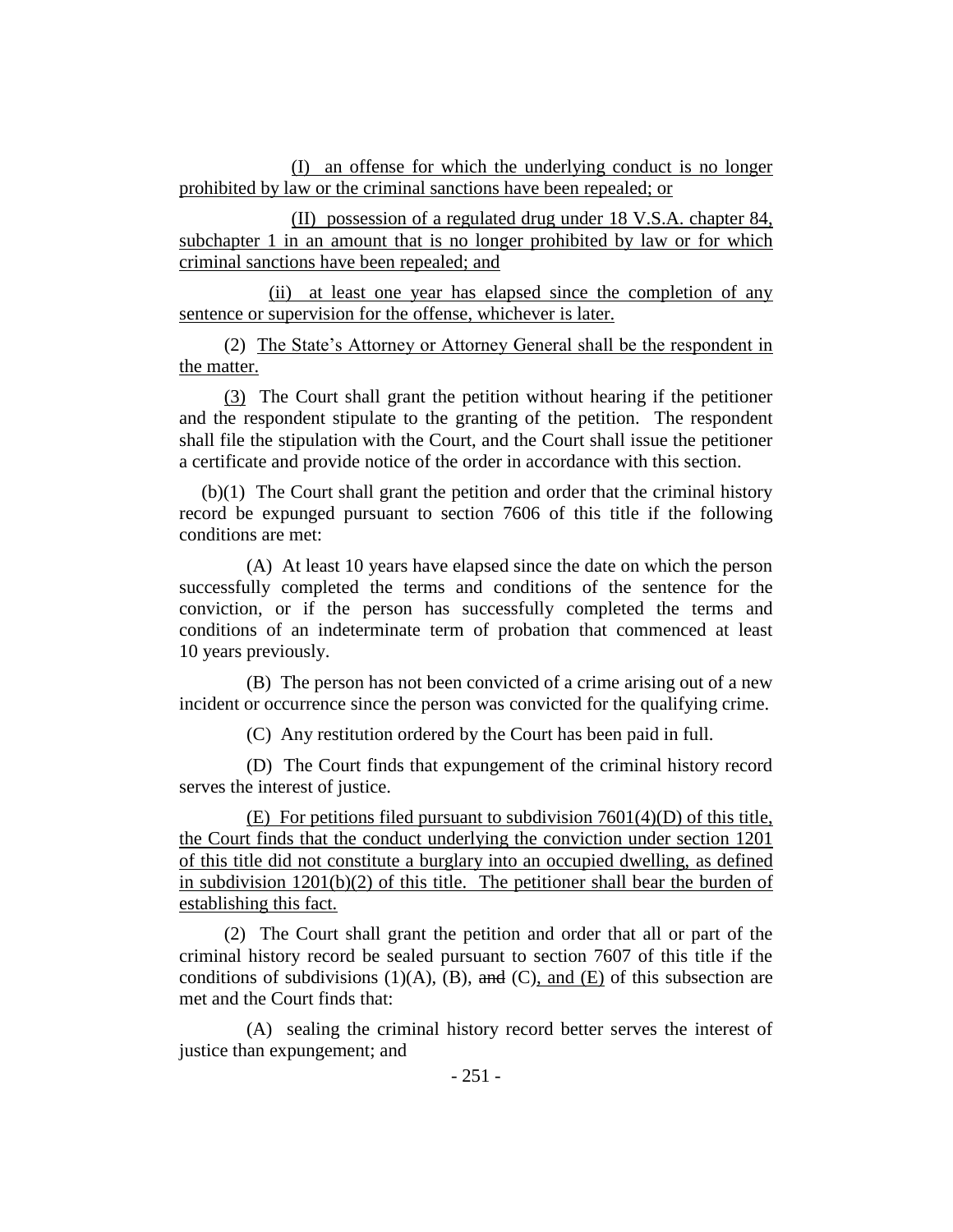(B) the person committed the qualifying crime after reaching 19 years of age.

(c)(1) The Court shall grant the petition and order that the criminal history record be expunged pursuant to section 7606 of this title if the following conditions are met:

(A) At least 20 years have elapsed since the date on which the person successfully completed the terms and conditions of the sentence for the conviction.

(B) The person has not been convicted of a felony arising out of a new incident or occurrence since the person was convicted of the qualifying crime.

(C) The person has not been convicted of a misdemeanor during the past 15 years.

(D) Any restitution ordered by the Court for any crime of which the person has been convicted has been paid in full.

(E) After considering the particular nature of any subsequent offense, the Court finds that expungement of the criminal history record for the qualifying crime serves the interest of justice.

(F) For petitions filed pursuant to subdivision 7601(4)(D) of this title, the Court finds that the conduct underlying the conviction under section 1201 of this title did not constitute a burglary into an occupied dwelling, as defined in subdivision  $1201(b)(2)$  of this title. The petitioner shall bear the burden of establishing this fact.

(2) The Court shall grant the petition and order that all or part of the criminal history record be sealed pursuant to section 7607 of this title if the conditions of subdivisions (1)(A), (B), (C), and (D), and (F) of this subsection are met and the Court finds that:

(A) sealing the criminal history record better serves the interest of justice than expungement; and

(B) the person committed the qualifying crime after reaching 19 years of age.

(d) For petitions filed pursuant to subdivision  $(a)(1)(B)$  of this section, the Court shall grant the petition and order that the criminal history record be expunged pursuant to section 7606 of this title if the following conditions are met:

(1) At least one year has elapsed since the completion of any sentence or supervision for the offense, whichever is later.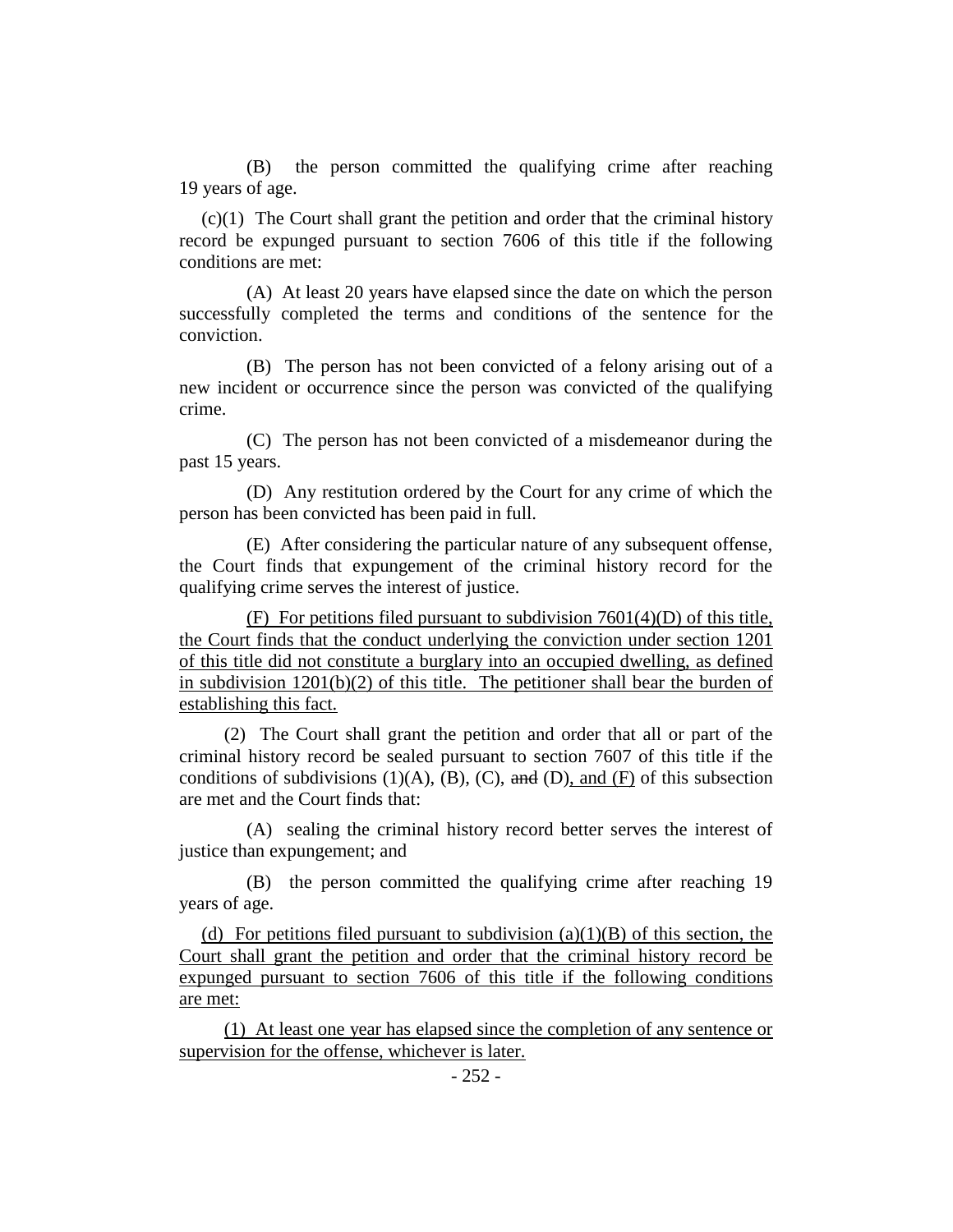(2) Any restitution ordered by the Court has been paid in full.

(3) The Court finds that expungement of the criminal history record serves the interest of justice.

(e) For petitions filed pursuant to subdivision  $(a)(1)(B)(i)(II)$  of this section:

(1) The petitioner shall bear the burden of establishing that his or her conviction was based on possessing a quantity of regulated drug that is no longer prohibited by law or for which criminal sanctions have been repealed.

(2) There shall be a rebuttable presumption that the weight of the regulated drug specified in the affidavit of probable cause associated with the petitioner's conviction was the amount possessed by the petitioner.

Sec. 3. EFFECTIVE DATE

This act shall take effect on passage.

(Committee vote: 4-0-1)

#### **NEW BUSINESS**

## **Joint Resolution for Action**

#### **J.R.S. 18.**

Joint resolution providing for a Joint Assembly to vote on the retention of four Superior Judges and two magistrates.

**PENDING QUESTION:** Shall the resolution be adopted?

(For text of resolution, see Senate Journal of March 12, 2015, page 206.)

#### **NOTICE CALENDAR**

#### **Second Reading**

#### **Favorable with Recommendation of Amendment**

#### **S. 41.**

An act relating to developing a strategy for evaluating the effectiveness of individual tax expenditures.

## **Reported favorably with recommendation of amendment by Senator Sirotkin for the Committee on Finance.**

The Committee recommends that the bill be amended by striking out all after the enacting clause and inserting in lieu thereof the following: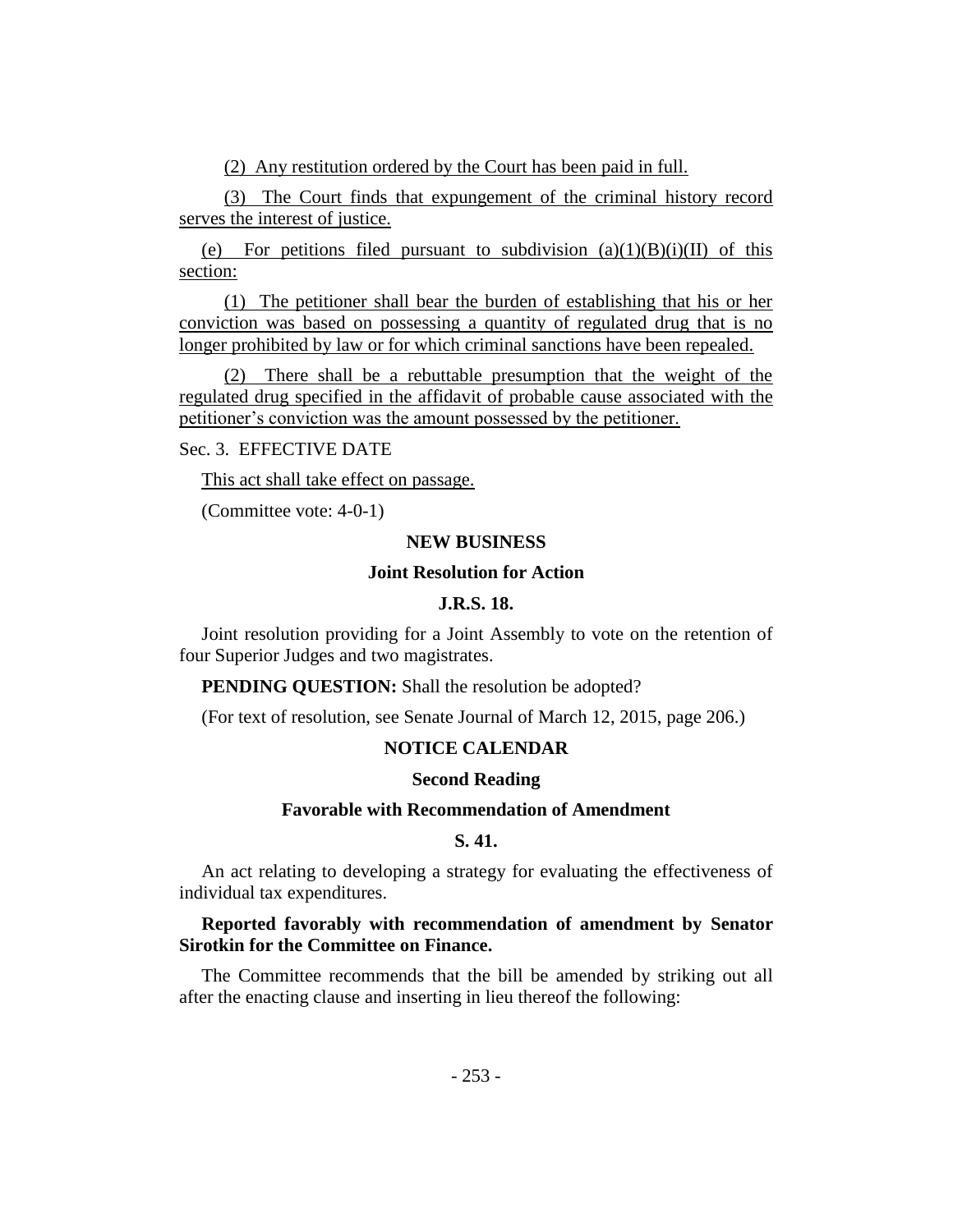## Sec. 1. EVALUATION OF TAX EXPENDITURES

(a) The Joint Fiscal Office shall, in consultation with an organization or organizations with experience in the evaluation of tax expenditures, develop a strategy to evaluate the effectiveness of each Vermont tax expenditure in the report required by 32 V.S.A. § 312. The Joint Fiscal Office shall consider the experiences of other states and shall propose a strategy that identifies but is not limited to:

(1) an appropriate schedule and approach for evaluating tax expenditures;

(2) specific metrics for different tax expenditures based on the statutory purposes;

(3) sources of data and economic models, if any, that are matched to the identified metrics; and

(4) the composition and mandate of an appropriate body, if other than the General Assembly, to consider the effectiveness of tax expenditures.

(b) The Joint Fiscal Office shall present its findings and recommendations as well as an example of a Vermont tax expenditure evaluation to the Senate Committee on Finance and the House Committee on Ways and Means by January 15, 2016. The Joint Fiscal Office shall, in addition to consulting with outside organizations, have the assistance of the Department of Taxes and the Office of Legislative Council.

Sec. 2. EFFECTIVE DATE

This act shall take effect on passage.

(Committee vote: 7-0-0)

#### **S. 66.**

An act relating to persons who are deaf or hard of hearing.

# **Reported favorably with recommendation of amendment by Senator Pollina for the Committee on Government Operations.**

The Committee recommends that the bill be amended by striking out all after the enacting clause and inserting in lieu thereof the following:

Sec. 1. FINDINGS

The General Assembly finds that:

(1) Development of early and effective language and communication is fundamental to the educational growth of all children. Language and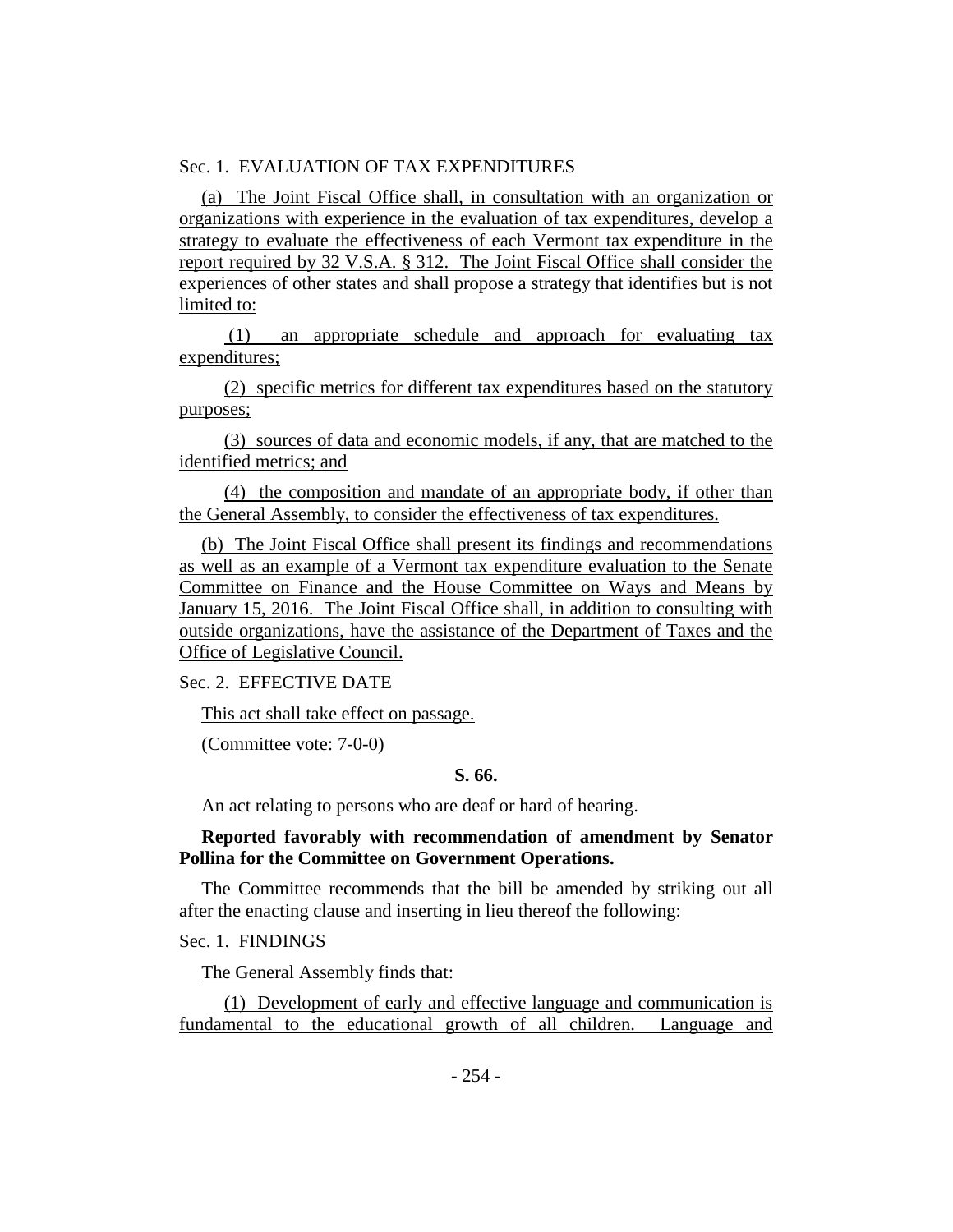communication skills are essential to literacy, academic success, workforce productivity, and civic contribution.

(2) Nationally, an academic achievement gap persists between children who are deaf, DeafBlind, or hard of hearing and their peers who are not deaf, DeafBlind, or hard of hearing.

(3) Although children who are deaf, DeafBlind, or hard of hearing represent approximately one percent of U.S. students with disabilities, and a smaller percentage of U.S. children overall, the needs of children who are deaf, DeafBlind, or hard of hearing are unique and diverse, as evidenced by the following:

(A) Children who are deaf, DeafBlind, or hard of hearing have varying degrees of hearing loss and may be identified at birth or much later.

(B) Children who are deaf, DeafBlind, or hard of hearing use a variety of communication and language modes alone or in combination. The preferred mode or modes of a given child do not necessarily correspond with his or her degree of hearing loss, and family decisions about communication for a child may be fluid during the course of the child's development.

(C) Children who are deaf, DeafBlind, or hard of hearing may be at risk of social isolation both at school and in their communities. Most children who are deaf, DeafBlind, or hard of hearing in the United States are born to parents who are not deaf, DeafBlind, or hard of hearing. Because of the small number of children who are deaf, DeafBlind, or hard of hearing, a child may be the only child who is deaf, DeafBlind, or hard of hearing at his or her school.

(D) Many children who are deaf, DeafBlind, or hard of hearing have secondary or coexisting conditions that impact their educational needs.

(4) Although federal law requires that schools consider the language and communication needs of children who are deaf, DeafBlind, or hard of hearing who qualify for individualized education programs (IEPs), the states are generally responsible for ensuring that federal requirements are carried out and otherwise ensuring that the unique language and communication needs of children who are deaf, DeafBlind, or hard of hearing are met. States have addressed these concerns in a variety of ways, including by developing communication plans and state plans and by passing bills of rights for children who are deaf, DeafBlind, or hard of hearing.

(5) The Vermont Center for the Deaf and Hard of Hearing closed in September 2014. Prior to its closing, the Center provided comprehensive and statewide educational, social, and support services to children, youth, and adults who are deaf, DeafBlind, or hard of hearing. These services included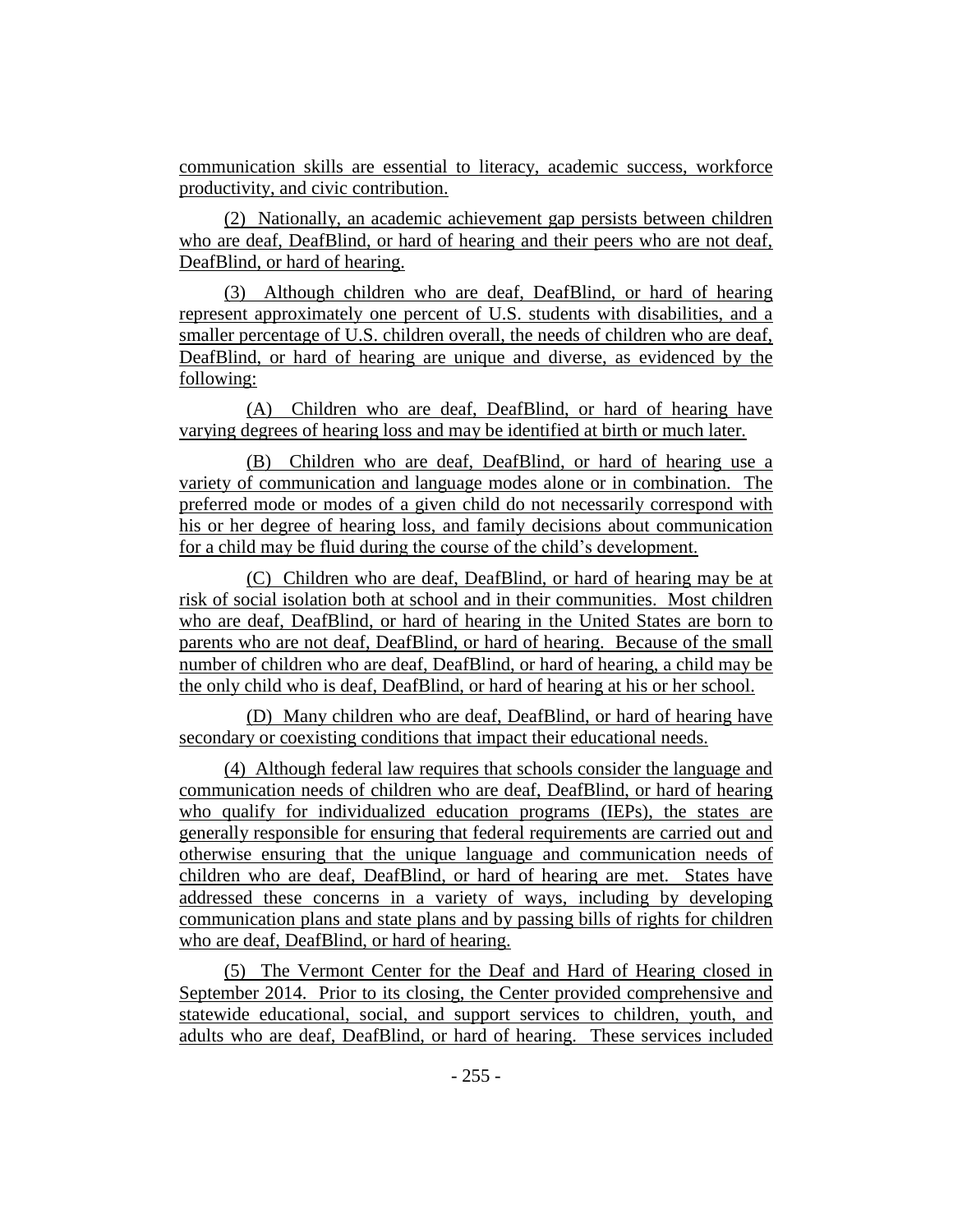the Austine School for the Deaf, which closed in June 2014; several regional classrooms; consultant services for mainstreamed students; a parent-infant program; a family mentoring program; adult services; and numerous other support options. While efforts are underway to replace at least some of the discontinued services, it remains unclear whether the educational needs of children and other persons in the State who are deaf, DeafBlind, or hard of hearing are currently being met.

Sec. 2. 33 V.S.A. chapter 16 is added to read:

# CHAPTER 16. TASK FORCE ON PERSONS WHO ARE DEAF, DEAFBLIND, OR HARD OF HEARING

# § 1601. DEFINITIONS

As used in this chapter:

(1) "Communication or language mode" means one or a combination of the following systems or methods of communication available to children who are deaf, DeafBlind, or hard of hearing: American Sign Language; English-based manual or sign systems; oral, aural, speech-based training; spoken and written English, including speech reading or lip reading; and communication with an assistive technology device to facilitate language and learning.

(2) "Deaf" means having a severe or complete absence of auditory sensitivity that impairs processing of linguistic information through hearing, with or without amplification.

(3) "DeafBlind" means having concomitant hearing and visual impairments.

(4) "Hard of hearing" means having some absence of auditory sensitivity with residual hearing, whether permanent or fluctuating.

# § 1602. TASK FORCE ON PERSONS WHO ARE DEAF, DEAFBLIND, OR HARD OF HEARING

(a) Creation; purpose. There is created a Task Force on Persons Who are Deaf, DeafBlind, or Hard of Hearing to assess and make recommendations concerning educational services, resources, and opportunities for children within the State who are deaf, DeafBlind, or hard of hearing and their families and to provide advice and oversight on matters of policy and administration of programs for persons who deaf, DeafBlind, or hard of hearing.

(b) Membership. The Task Force shall consist of the following members:

(1) nine members of the public, appointed by the Governor in a manner that ensures geographically diverse membership while recognizing the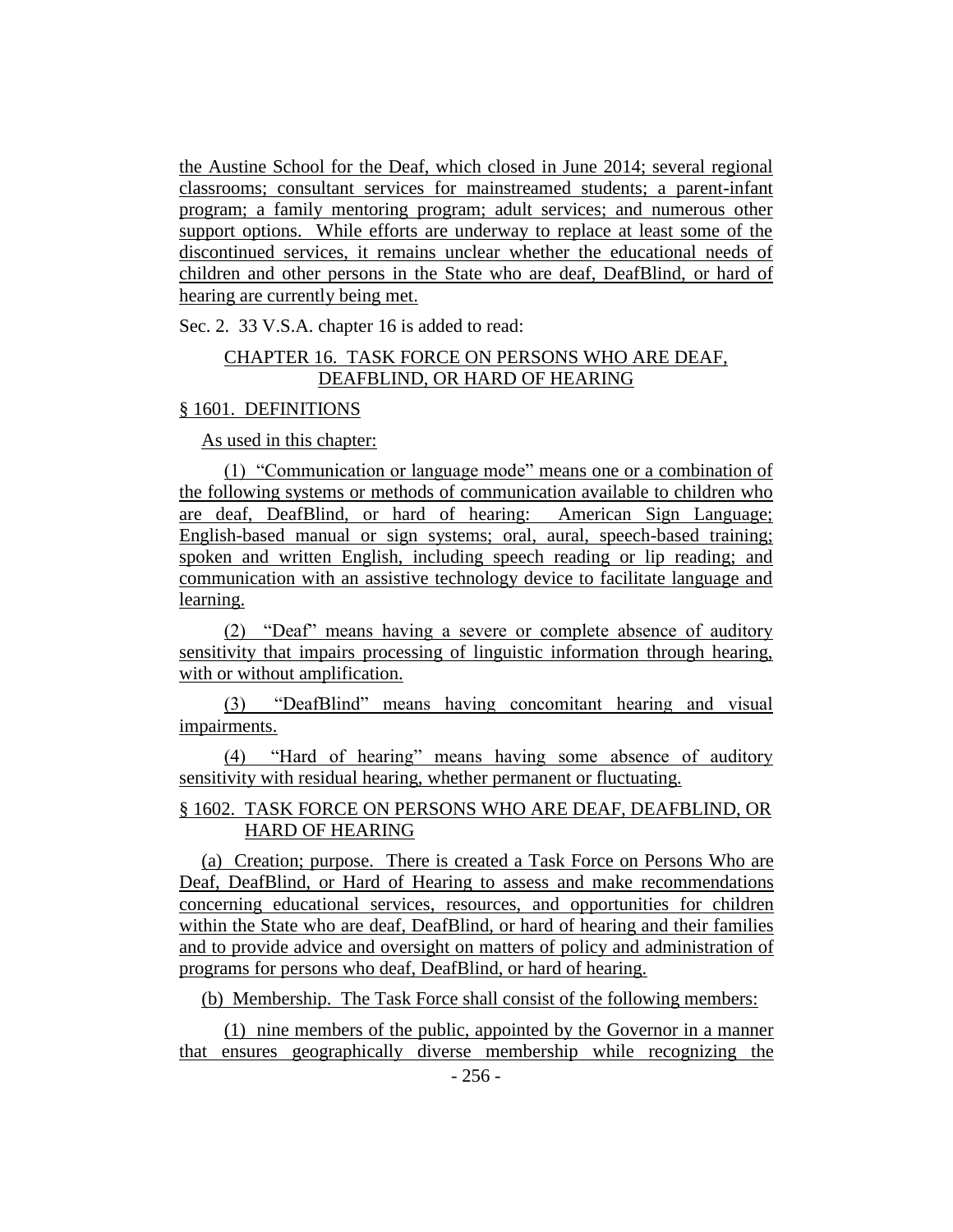concentration of persons who are deaf, DeafBlind, or hard of hearing residing near the former Vermont Center for the Deaf and Hard of Hearing, including:

(A) four members who are deaf, DeafBlind, or hard of hearing, provided that if a member represents an organization for persons who are deaf, DeafBlind, or hard of hearing, no other member on the Task Force shall also represent that organization;

(B) two members who are each a parent or guardian of a child who is deaf, DeafBlind, or hard of hearing;

(C) two members who serve persons who are deaf, DeafBlind, or hard of hearing in a professional capacity, provided that these members do not represent the same organization; and

(D) one member recommended by the Vermont Association for the Deaf;

(2) the Senior Counselor for the Deaf and Hard of Hearing in the Department of Disabilities, Aging and Independent Living's Division of Vocational Rehabilitation or designee;

(3) the Secretary of Education or designee;

(4) the Secretary of Human Services or designee;

(5) a professional Deaf education specialist who understands all communication and language modes, appointed by the Governor;

(6) a superintendent, selected by the Vermont Superintendents Association; and

(7) a special education administrator, selected by the Vermont Council of Special Education Administrators.

(c) Powers and duties.

(1) The Task Force shall assess the educational services, resources, and opportunities for children in the State who are deaf, DeafBlind, or hard of hearing. It shall make recommendations to the General Assembly, the Governor, and the Agencies of Education and of Human Services with the goal of ensuring that each child is afforded:

(A) the same educational rights as children who are not deaf, DeafBlind, or hard of hearing, including full communication and language access in all educational environments and provision of qualified teachers, interpreters, and paraprofessionals;

(B) appropriate and ongoing educational opportunities that recognize each child's unique learning needs, provide access to a sufficient number of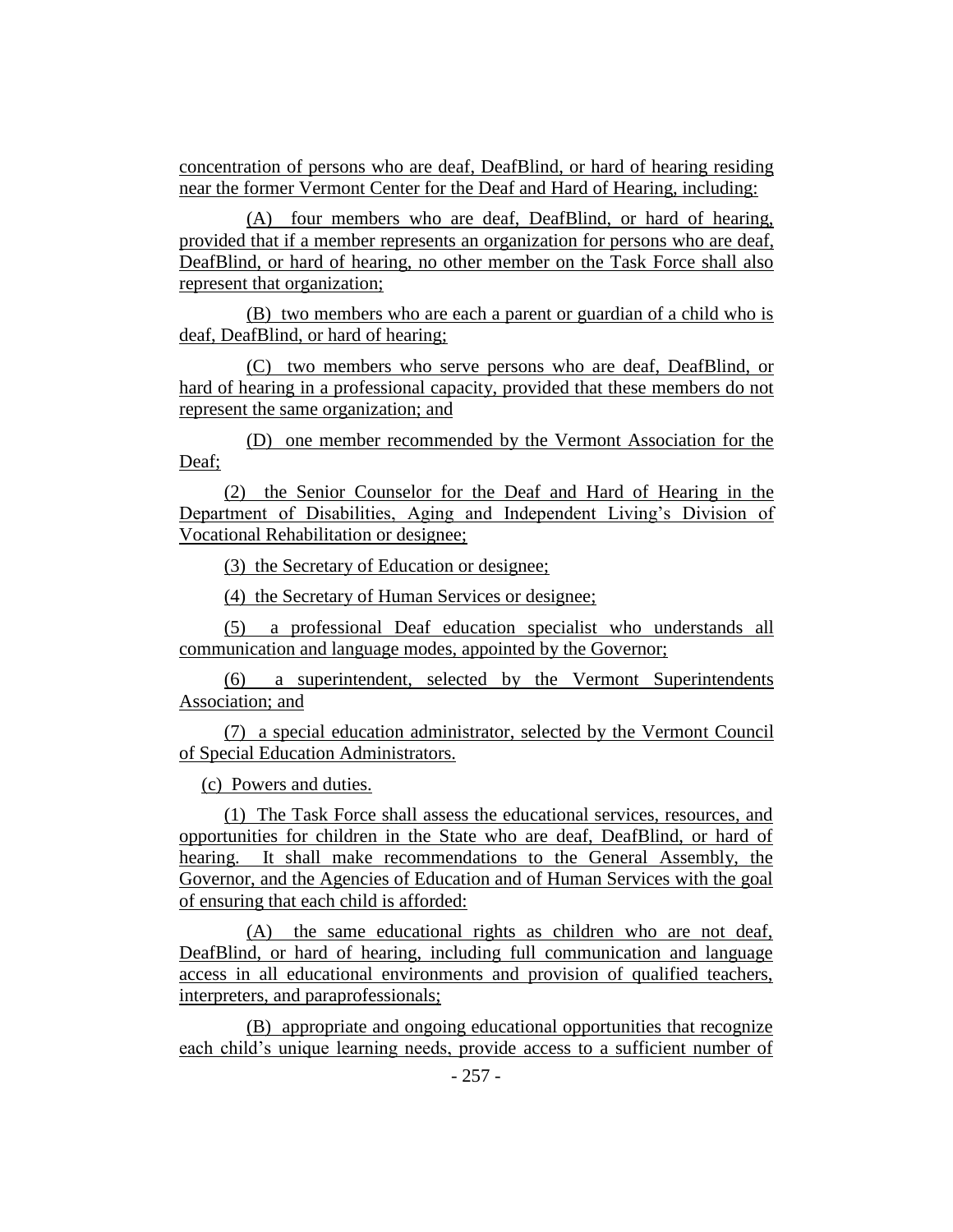communication or language mode peers, and include exposure to adult role models who are deaf, DeafBlind, or hard of hearing; and

(C) adequate family supports that promote both early development of communication skills and informed participation by parents and guardians in the education of their children.

(2) The Task Force shall advise the General Assembly, the Governor, and the Agencies of Education and of Human Services with respect to policy development and program administration for persons who are deaf, DeafBlind, or hard of hearing. In furtherance of this duty, the Task Force may:

(A) conduct studies concerning the needs of and opportunities for persons within the State who are deaf, DeafBlind, or hard of hearing and their families;

(B) evaluate the adequacy and systemic coordination of existing services and resources for persons throughout the State who are deaf, DeafBlind, or hard of hearing and their families;

(C) review existing and proposed legislation and rules pertaining to persons who are deaf, DeafBlind, or hard of hearing and advise the General Assembly, the Governor, and the Agencies of Education and of Human Services regarding revisions, coordination, services, and appropriations;

(D) examine delivery models in other states in order to evaluate the adequacy and systemic coordination of existing services and resources for persons throughout the State who are deaf, DeafBlind, or hard of hearing;

(E) encourage and foster local community action on behalf of persons who are deaf, DeafBlind, or hard of hearing;

(F) publicize its findings; and

(G) carry out specific projects assigned by the General Assembly or Governor.

(3) The Task Force shall oversee and monitor the qualification of interpreters for persons who are deaf, DeafBlind, or hard of hearing practicing in the State, including the certification of sign language interpreters.

(d) Assistance. The Task Force shall have the administrative, technical, and legal assistance of the Department of Disabilities, Aging and Independent Living (DAIL). The Task Force and DAIL may consult with the Agency of Education and with national experts on education of persons who are deaf, DeafBlind, or hard of hearing as necessary to fulfill their obligations under this section.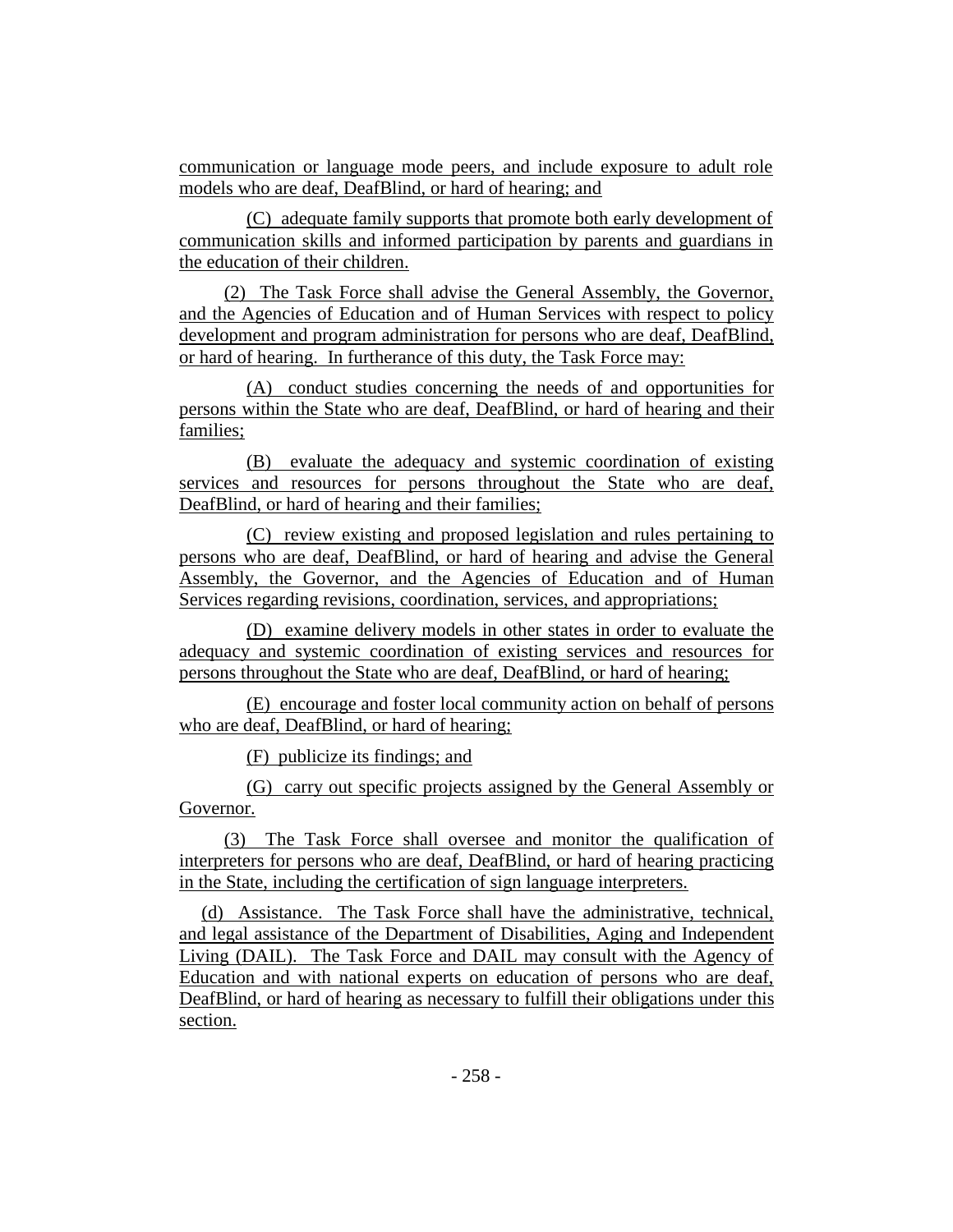(e) Reports. On or before January 15 of each year, notwithstanding 2 V.S.A. § 20(d), the Task Force shall submit a written report to the Senate and House Committees on Education, the Senate Committee on Health and Welfare, the House Committee on Human Services, the Governor, and the Agencies of Education and of Human Services with its findings pursuant to activities carried out under subsection (c) of this section and recommendations for administrative and legislative action.

(f) Appointments; meetings.

(1) The Senior Counselor for the Deaf and Hard of Hearing in DAIL's Division of Vocational Rehabilitation or designee shall convene the first meeting of the Task Force on or before July 1, 2015 and shall select interpretive services for the meeting if a member so requests.

(2) At its first meeting, the Task Force shall elect a chair and vice chair.

(3) The Chair shall select interpretive services for any Task Force meeting if a member so requests.

(g) Reimbursement.

(1) Members of the Task Force who are not State employees or otherwise compensated or reimbursed for their attendance shall be entitled to per diem compensation and reimbursement of expenses pursuant to 32 V.S.A. § 1010, payable by DAIL.

(2) DAIL shall pay for interpretive services necessary to conduct all Task Force meetings.

Sec. 3. REPORT; ADDITIONAL POWERS AND DUTIES OF THE TASK FORCE ON PERSONS WHO ARE DEAF, DEAFBLIND, OR HARD OF HEARING

On or before January 15, 2016, the Task Force on Persons Who are Deaf, DeafBlind, or Hard of Hearing shall submit a written report to the Senate and House Committees on Education, the Senate Committee on Health and Welfare, the House Committee on Human Services, the Governor, and the Agencies of Education and of Human Services. The report shall include the following:

(1) A comprehensive assessment of the educational services and resources presently available to children in the State who are deaf, DeafBlind, or hard of hearing and their families, including:

(A) identification of all losses of or reductions in services and resources arising from the closures of the Austine School for the Deaf and the Vermont Center for the Deaf and Hard of Hearing;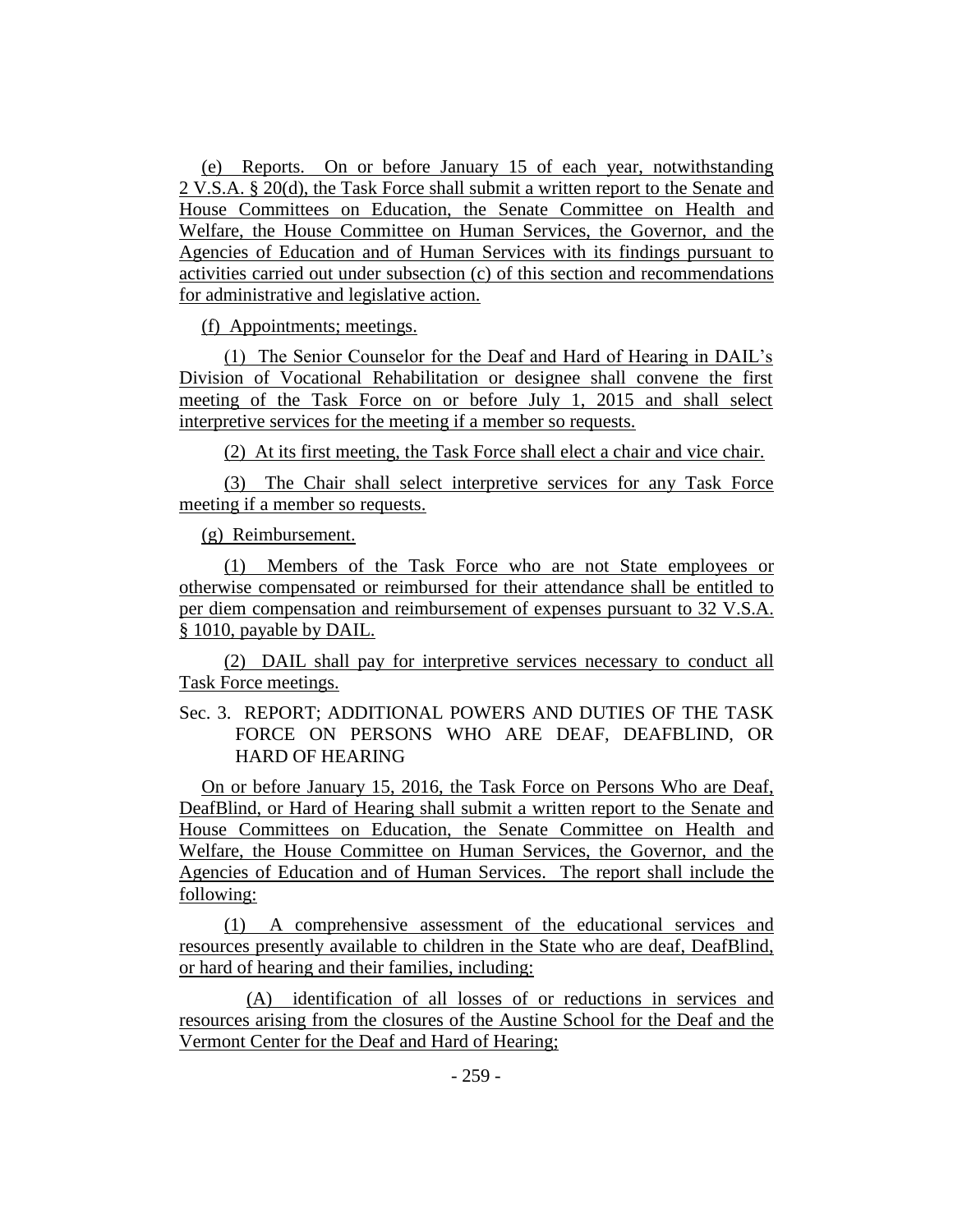(B) evaluation of the adequacy of existing services and resources, including, if appropriate, determination of whether these services and resources are accessible statewide, offer adequate family supports, and provide adequate opportunities for direct contact with communication or language mode peers; and

(C) evaluation of the need for services and resources not currently available, adequate, or accessible.

(2) A proposal to restore and expand educational opportunities for children in the State who are deaf, DeafBlind, or hard of hearing and their families that:

(A) ensures that the quality of services available prior to the closings of the Austine School for the Deaf and the Vermont Center for the Deaf and Hard of Hearing is maintained;

(B) assesses the risks and benefits of educating children who are deaf, DeafBlind, or hard of hearing at a mainstream school, including impacts on academic achievement, extracurricular involvement, and social integration;

(C) addresses the desirability and feasibility of establishing a centralized school for children who are deaf, DeafBlind, or hard of hearing; and

(D) recommends alternative methods of ensuring that children in the State who are deaf, DeafBlind, or hard of hearing are not socially isolated and have adequate opportunities for direct contact with language or communication mode peers.

(3) An evaluation of 16 V.S.A. § 3823 (the Austine School; financing) and 2013 Acts and Resolves No. 45 (an act relating to the Austine School) that:

(A) assesses whether the General Assembly should waive or otherwise alter the Vermont Center for the Deaf and Hard of Hearing's obligation under 16 V.S.A. § 3823(c), as modified by 2013 Acts and Resolves No. 45, to repay capital appropriations made to or for the benefit the Austine School from the proceeds of certain sales of the Center's real property; and

(B) evaluates the adequacy of the service plan developed by the Secretary of Education pursuant to 2013 Acts and Resolves No. 45.

(4) A recommendation regarding whether the General Assembly should adopt a Bill of Rights specific to persons who are deaf, DeafBlind, or hard of hearing.

(5) Recommendations regarding the need for and potential structure of a State agency division or other staffed entity responsible for overseeing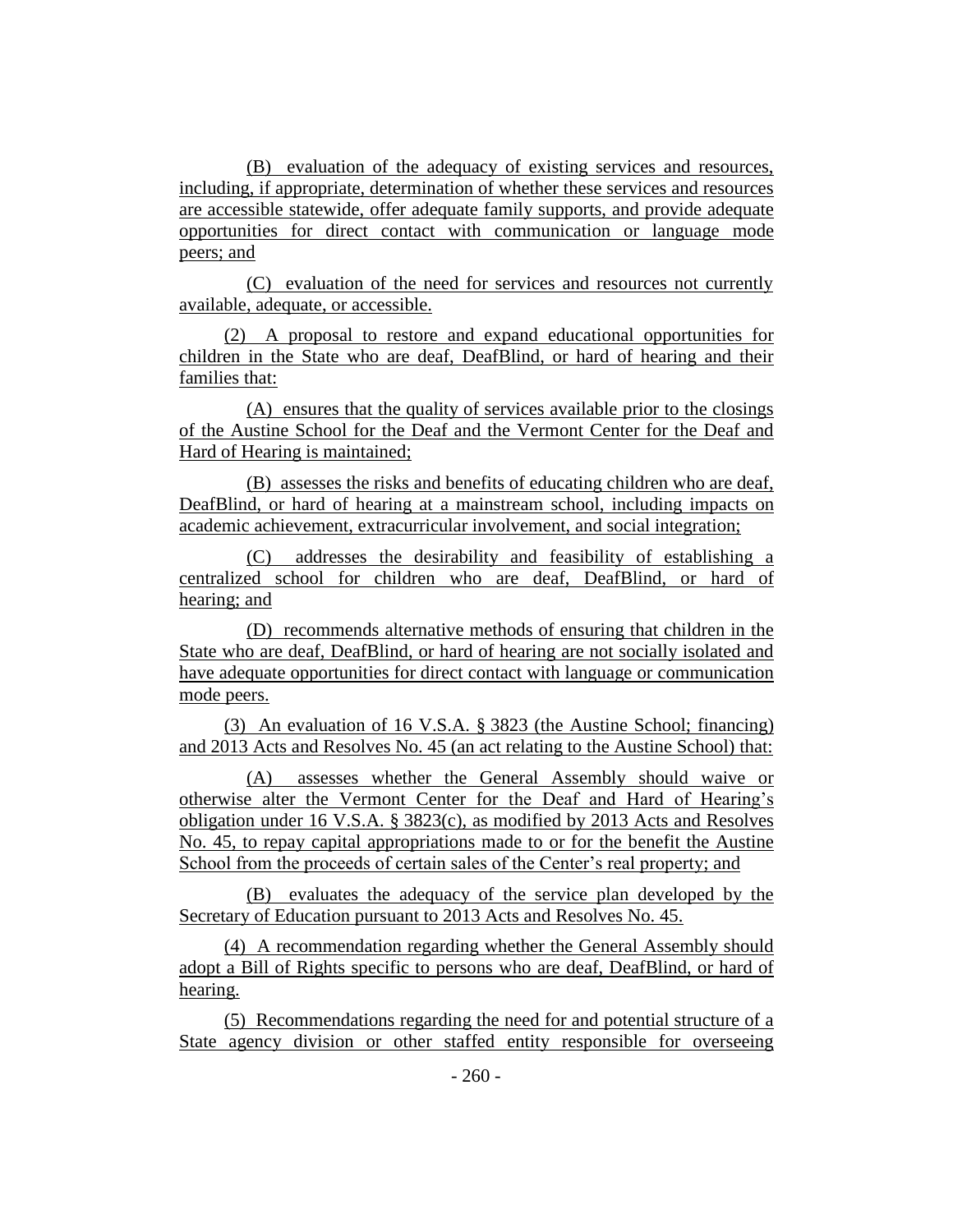concerns of persons who are deaf, DeafBlind, or hard of hearing and their families, including recommendations regarding what supports are necessary to ensure that this entity is fully functional.

(6) An assessment of whether paraprofessionals who provide instructional support in public schools to students who are deaf, DeafBlind, or hard of hearing are sufficiently qualified and receive adequate training.

(7) An assessment of and recommendations regarding the needs of persons in Vermont who are DeafBlind, including the needs of children who are DeafBlind.

Sec. 4. 16 V.S.A. § 2955a is added to read:

# § 2955a. DATA REPORTING; STUDENTS WITH DISABILITIES

The Agency of Education shall post on its website the data it submits to the U.S. Secretary of Education pursuant to 20 U.S.C. § 1418 (data collection and reporting requirements concerning students with disabilities) within one month of the date of submission. To the extent permitted under 20 U.S.C. § 1232g (family educational and privacy rights), and any regulations adopted thereunder, and in a manner that protects sensitive, personally identifiable, or confidential information, the Agency's posting shall disaggregate all data pertaining to children who are deaf, DeafBlind, or hard of hearing.

Sec. 5. 1 V.S.A. chapter 5, subchapter 5 is amended to read:

Subchapter 5. Interpreters for Judicial, Administrative, and Legislative Proceedings

# § 331. DEFINITIONS

As used in this subchapter:

(1) "Person who is deaf or hard of hearing" means any person, including a person who is DeafBlind, who has such difficulty hearing, even with amplification, that he or she cannot rely on hearing for communication.

(2) "Proceeding" means any judicial proceeding, contested case under 3 V.S.A. chapter 25, or other hearing before an administrative agency not included under 3 V.S.A. chapter 25.

(3) "Qualified interpreter" means an interpreter for a person who is deaf or hard of hearing, including a person who is DeafBlind, who meets standards of competency established by the national or Vermont Registry of Interpreters for the Deaf as amended, by rule, by the Vermont Commission of the Deaf and Hard of Hearing Task Force on Persons Who are Deaf, DeafBlind, or Hard of Hearing.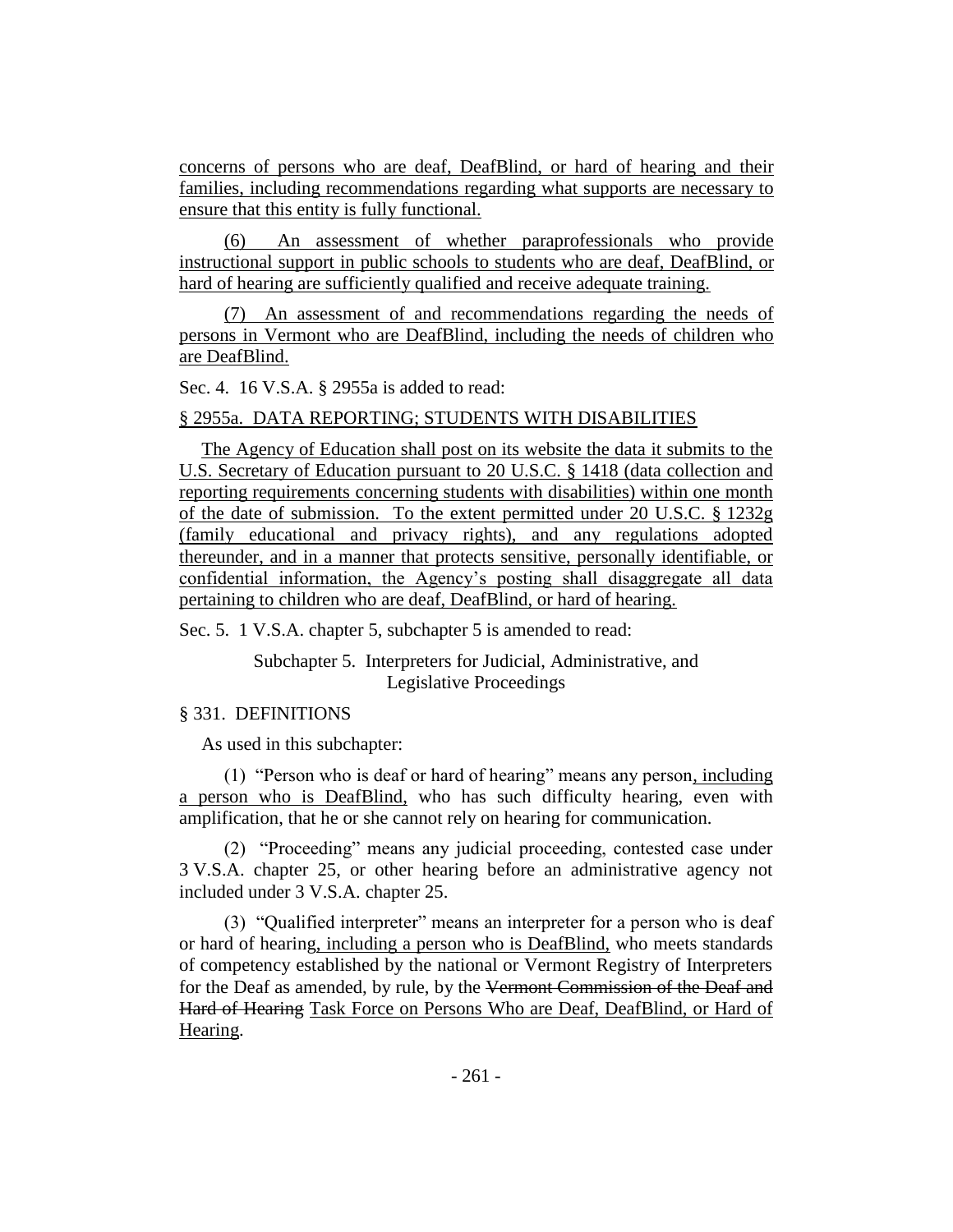#### § 336. RULES; INFORMATION; LIST OF INTERPRETERS

(a) The Vermont Commission of the Deaf and Hard of Hearing shall Task Force on Persons Who are Deaf, DeafBlind, or Hard of Hearing may, by rule, establish factors to be considered by the presiding officer under section 333 of this title before appointing an interpreter who is not a qualified interpreter. Such factors shall encourage the widest availability of interpreters in Vermont while at the same time ensuring that the interpreter:

(1) is able to communicate readily with the person who is deaf, DeafBlind, or hard of hearing;

(2) is able to interpret accurately statements or communications by the person who is deaf, DeafBlind, or hard of hearing;

(3) is able to interpret the proceedings to the person who is deaf, DeafBlind, or hard of hearing;

(4) shall maintain confidentiality;

(5) shall be impartial with respect to the outcome of the proceeding;

(6) shall not exert any influence over the person who is deaf, DeafBlind, or hard of hearing; and

(7) shall not accept assignments the interpreter does not feel competent to handle.

(b) Rules established by the Vermont Commission of the Deaf and Hard of Hearing Task Force on Persons Who are Deaf, DeafBlind, or Hard of Hearing pursuant to subdivision 331(3) of this title amending the standards of competency established by the national or Vermont Registry of the Deaf shall be limited to the factors set forth in subsection (a) of this section.

(c) The Vermont Commission of the Deaf and Hard of Hearing shall Task Force on Persons Who are Deaf, DeafBlind, or Hard of Hearing may prepare an explanation of the provisions of this subchapter which shall may be distributed to all State agencies and courts.

\* \* \*

Sec. 6. EFFECTIVE DATE

This act shall take effect on passage.

And that after passage the title of the bill be amended to read:

An act relating to persons who are deaf, DeafBlind, or hard of hearing.

(Committee vote: 5-0-0)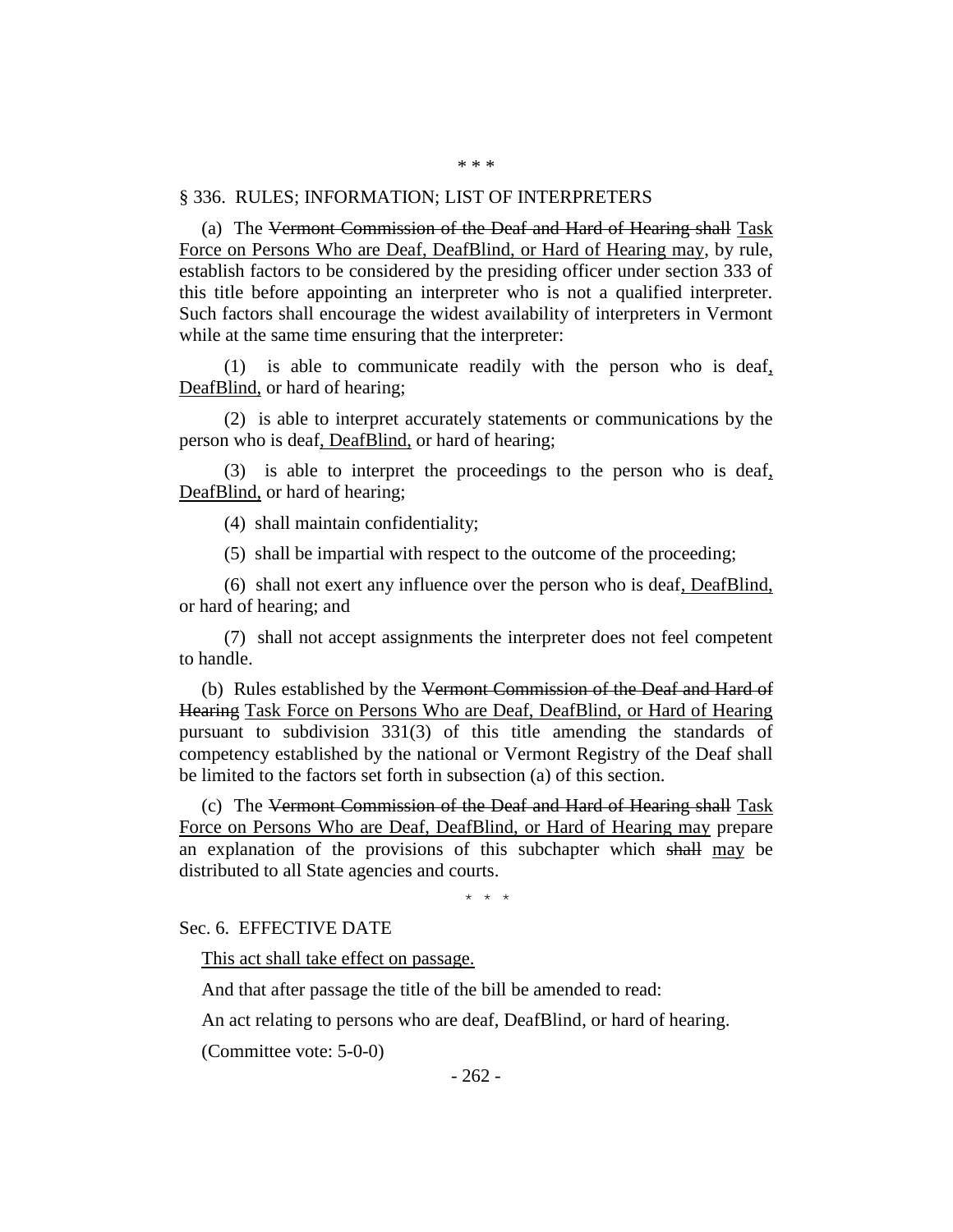An act relating to disclosure of lobbying advertisements.

### **Reported favorably with recommendation of amendment by Senator White for the Committee on Government Operations.**

The Committee recommends that the bill be amended by striking out all after the enacting clause and inserting in lieu thereof the following:

#### Sec. 1. FINDINGS

(a) The effective public disclosure of the identity and extent of the efforts of registered lobbyists, lobbying firms, and lobbyist employers to influence Vermont's legislators and administration officials during the legislative session will increase public confidence in the integrity of the governmental process.

(b) Responsible representative government requires public awareness of the efforts of registered lobbyists, lobbying firms, and lobbyist employers to influence the public decision-making process in both the Legislative and Executive Branches of Vermont's government.

(c) Requiring registered lobbyists, lobbying firms, and lobbyist employers to report significant advertising campaigns that are intended, designed, or calculated, directly or indirectly, to influence legislative or administrative action enables the public, legislators, and administrative officials to evaluate better the pressures and content of the message when considering that action.

(d) The lack of detail in current required lobbying disclosure filings does not provide the public, legislators, and administrative officials with enough relevant information about who is attempting to influence the legislative and administrative process through advertising, and the timing of current required lobbying disclosure filings prevents the public, legislators, and administrative officials from evaluating the pressures and content of lobbying advertising at the time public policy is being debated.

(e) Requiring registered lobbyists, lobbying firms, and lobbyist employers to designate clearly the name of the lobbyist, lobbying firm, or lobbyist employer paying for an advertisement within the advertisement allows the public, legislators, and administrative officials to determine who is attempting to influence the legislative and administrative process through advertising, to evaluate the pressures and content of lobbying advertising at the time when public policy is being debated, to trace coordinated advertising buys, and to track such spending over time.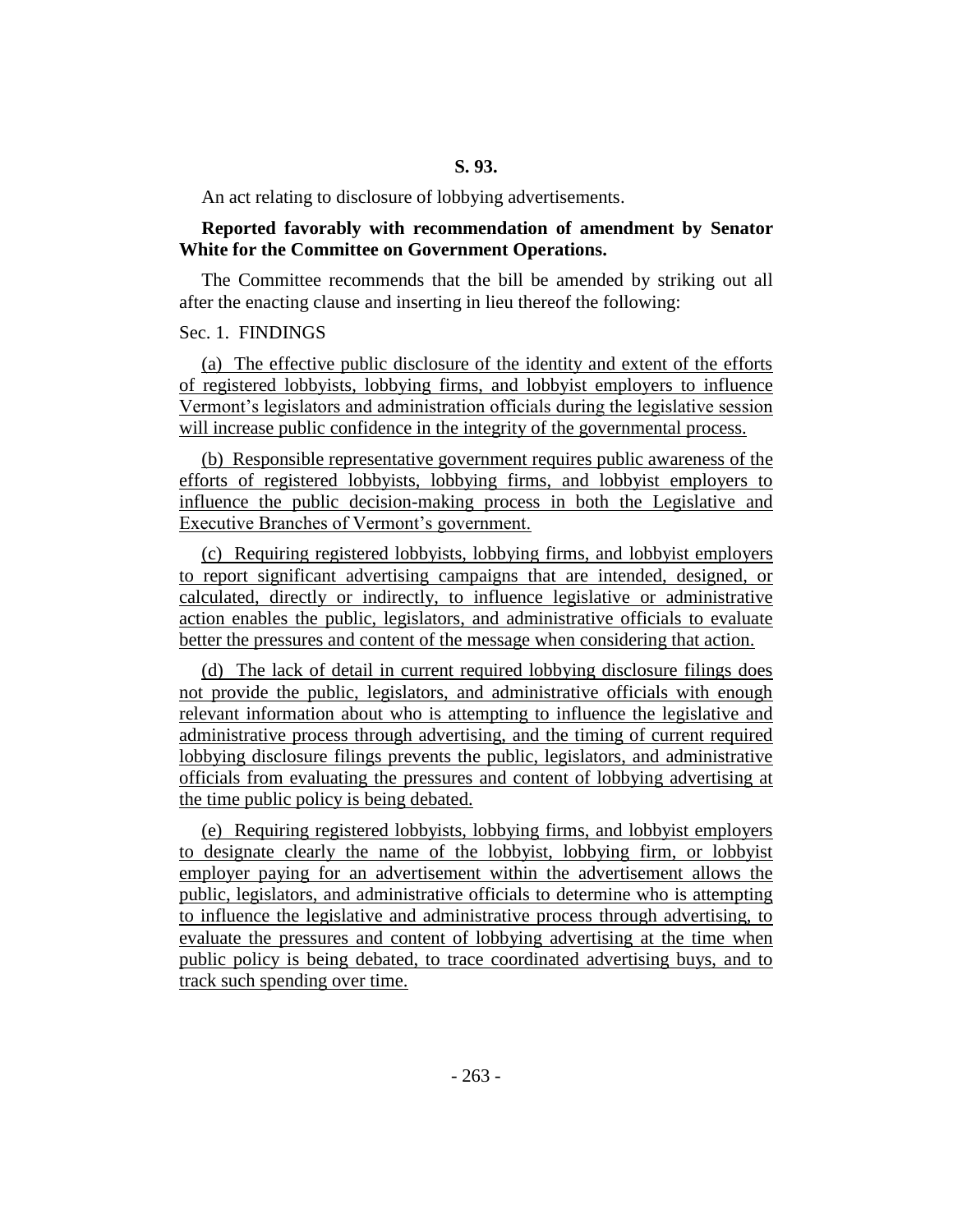Sec. 2. 2 V.S.A. § 264c is added to read:

# § 264c. IDENTIFICATION IN AND REPORT OF CERTAIN LOBBYING ADVERTISEMENTS

(a) Identification.

(1) An advertisement that is intended, designed, or calculated, directly or indirectly, to influence legislative or administrative action and made at any time prior to final adjournment of a biennial or adjourned legislative session shall contain the name of any lobbyist, lobbying firm, or lobbyist employer that made an expenditure for the advertisement and language that the advertisement was paid for, or paid in part, by the lobbyist, lobbying firm, or lobbyist employer; provided, however, that if there are more than three such names, only the three lobbyists, lobbying firms, or lobbyist employers that made the largest expenditures for the advertisement shall be required to be identified.

(2) This identification information shall appear prominently and in a manner such that a reasonable person would clearly understand by whom the expenditure has been made.

(b) Report.

(1) In addition to any other reports required to be filed under this chapter, a lobbyist, lobbying firm, or lobbyist employer shall file an advertisement report with the Secretary of State if he, she, or it makes an expenditure or expenditures:

(A) for any advertisement that is described in subsection (a) of this section and that has a cost totaling \$1,000.00 or more; or

(B) for any advertising campaign that contains advertisements described in subsection (a) of this section and that has a cost totaling \$1,000.00 or more.

(2) The report shall be made for each advertisement or advertising campaign described in subdivision (1) of this subsection and shall identify the lobbyist, lobbying firm, or lobbyist employer that made the expenditure; the amount and date of the expenditure and to whom it was paid; and a brief description of the advertisement or advertising campaign.

(3) The report shall be filed within 48 hours of the expenditure or the advertisement or advertising campaign, whichever occurs first.

(c) Definitions. As used in this section:

(1) "Advertisement" means any form of advertising, including television, radio, print, and electronic media.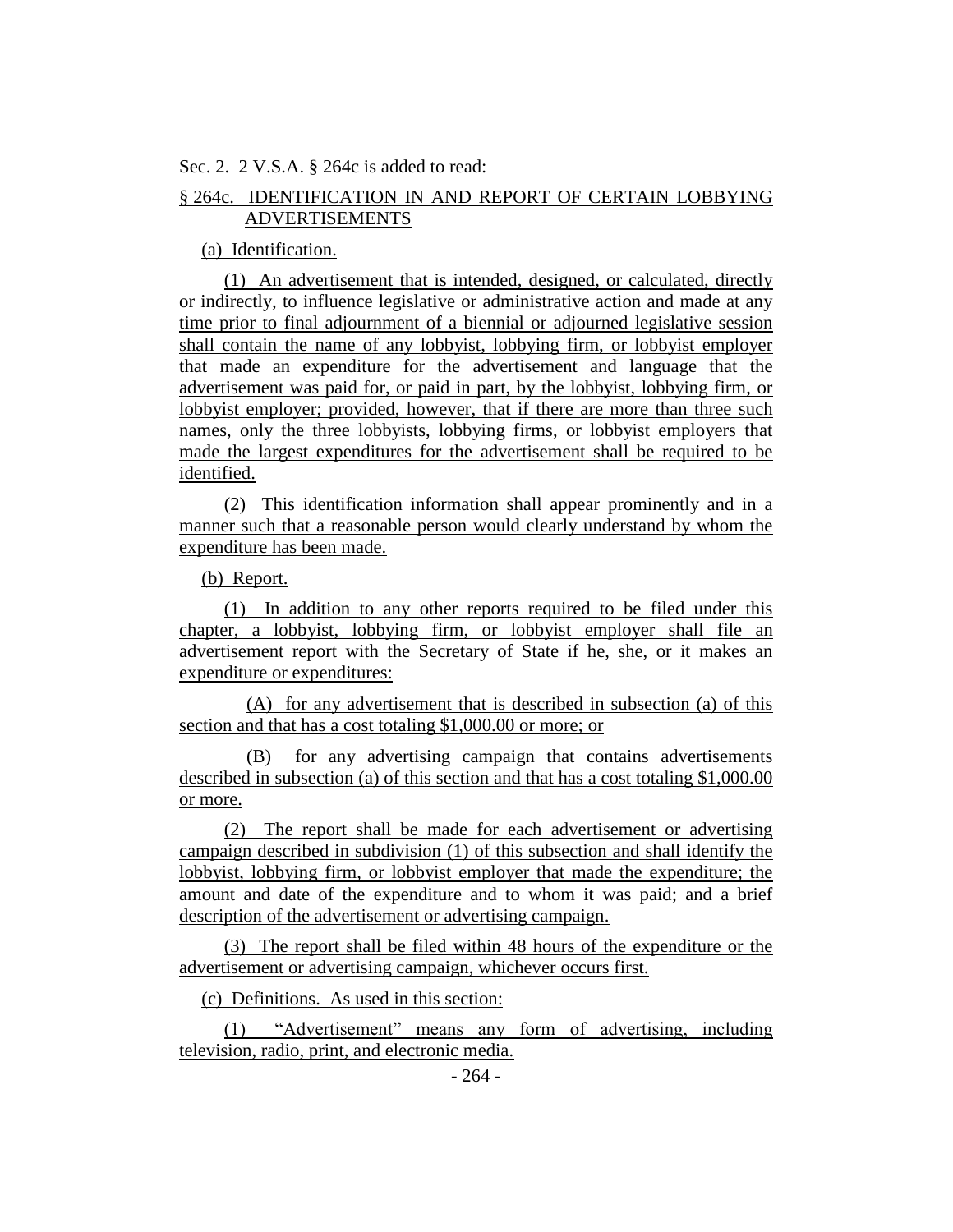(2) "Advertising campaign" means advertisements substantially similar in nature, regardless of the media in which they are placed.

Sec. 3. 2 V.S.A. § 264 is amended to read:

# § 264. REPORTS OF EXPENDITURES, COMPENSATION, AND GIFTS; EMPLOYERS; LOBBYISTS

(a) Every employer and every lobbyist registered or required to be registered under this chapter shall file disclosure reports with the Secretary of State as follows:

(1) on or before January 15, for the preceding period beginning on July 1 and ending with December 31;

(2) on or before February 15, for the preceding period beginning on January 1 and ending with January 31;

(3) on or before March 15, for the preceding period beginning on February 1 and ending with the last day of February;

 $(4)$  on or before April 25 15, for the preceding period beginning on **January 4 March 1 and ending with March 31; and** 

 $\left(\frac{2}{2}\right)$  on or before July  $\frac{25}{25}$  15, for the preceding period beginning on April 1 and ending with June 30;

(3) on or before January 25, for the preceding period beginning on July 1 and ending with December 31.

\* \* \*

(h) Disclosure reports shall be made on forms published by the Secretary of State and shall be signed by the employer or lobbyist. The Secretary of State shall make those forms available to registered employers and lobbyists on the Secretary's website not later than 30 days before each filing deadline. [Repealed.]

\* \* \*

Sec. 4. 2 V.S.A. § 265 is amended to read:

# § 265. PUBLIC ACCESS; REGISTRATION STATEMENTS; REPORTS SUBMISSION OF AND ACCESS TO LOBBYING DISCLOSURES

The secretary of state shall maintain copies of all lobbyist and employer registration statements and disclosure reports and all lobbying firm disclosure reports arranged alphabetically, which shall be a public record available for public inspection during ordinary business hours. The secretary of state shall also compile and maintain a separate report for each reporting period for each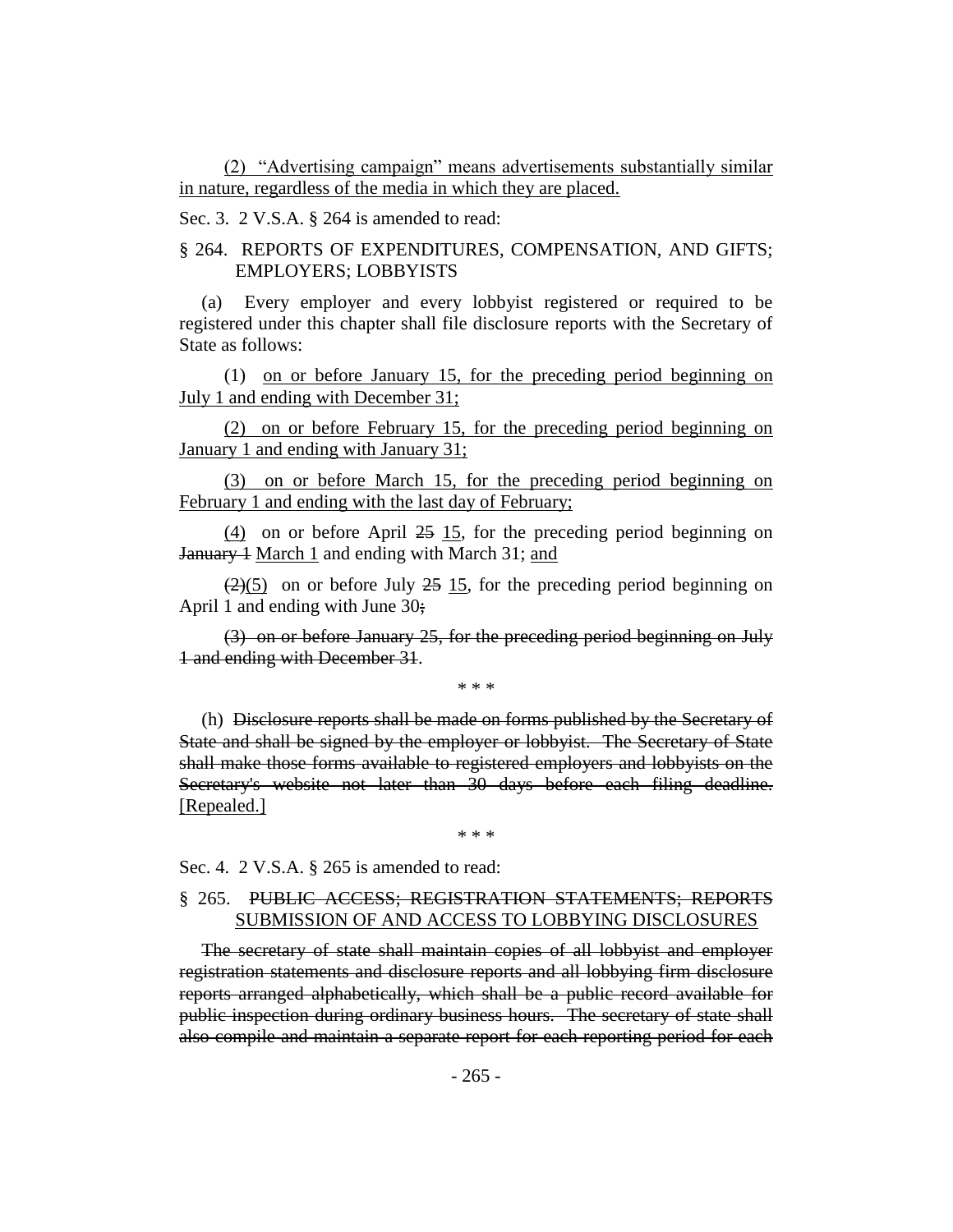legislator or administrative official indicating the gifts reported to have been given to that legislator or official during the reporting period by employers, lobbyists, or lobbying firms, which shall be a public record available for public inspection during ordinary business hours. On January 1 of each oddnumbered year, the secretary may discard statements and reports that have been maintained for a period of four years.

(a) The Secretary of State shall provide on his or her website an online database of the lobbying disclosures required under this chapter.

(1) In this database, the Secretary shall provide digital access to each form he or she shall provide to enable a person to file the statements or reports required under this chapter. Digital access shall enable such a person to file these lobbying disclosures by completing and submitting the disclosure to the Secretary of State online.

(2) The Secretary shall maintain on the online database all disclosures that have been filed digitally on it so that any person may have direct machine-readable electronic access to the individual data elements in each disclosure and the ability to search those data elements as soon as a disclosure is filed.

(b) Any person required to file a disclosure with the Secretary of State under this chapter shall sign it, declare that it is made under the penalties of perjury, and file it digitally on the online database.

Sec. 5. 2 V.S.A. § 267 is amended to read:

#### § 267. VERIFICATION OF STATEMENTS AND REPORTS

Any statement or report required to be made under any provision of this chapter shall contain or be verified by a written declaration that it is made under the penalties of perjury. [Repealed.]

## Sec. 6. TRANSITIONAL PROVISION; SECRETARY OF STATE; MAINTENANCE OF PRIOR LOBBYING DISCLOSURES

(a) The Secretary of State shall maintain copies of the lobbying reports and registration statements filed with him or her on paper prior to the effective date of this act and the separate report of gifts to legislators and administrative officials he or she compiled under the provisions of 2 V.S.A. § 265 in effect prior to the effective date of this act, and shall make those disclosures available for public inspection during ordinary business hours.

(b) On January 1 of each odd-numbered year, the Secretary may discard the disclosures described in subsection (a) of this section that he or she has maintained for a period of at least four years.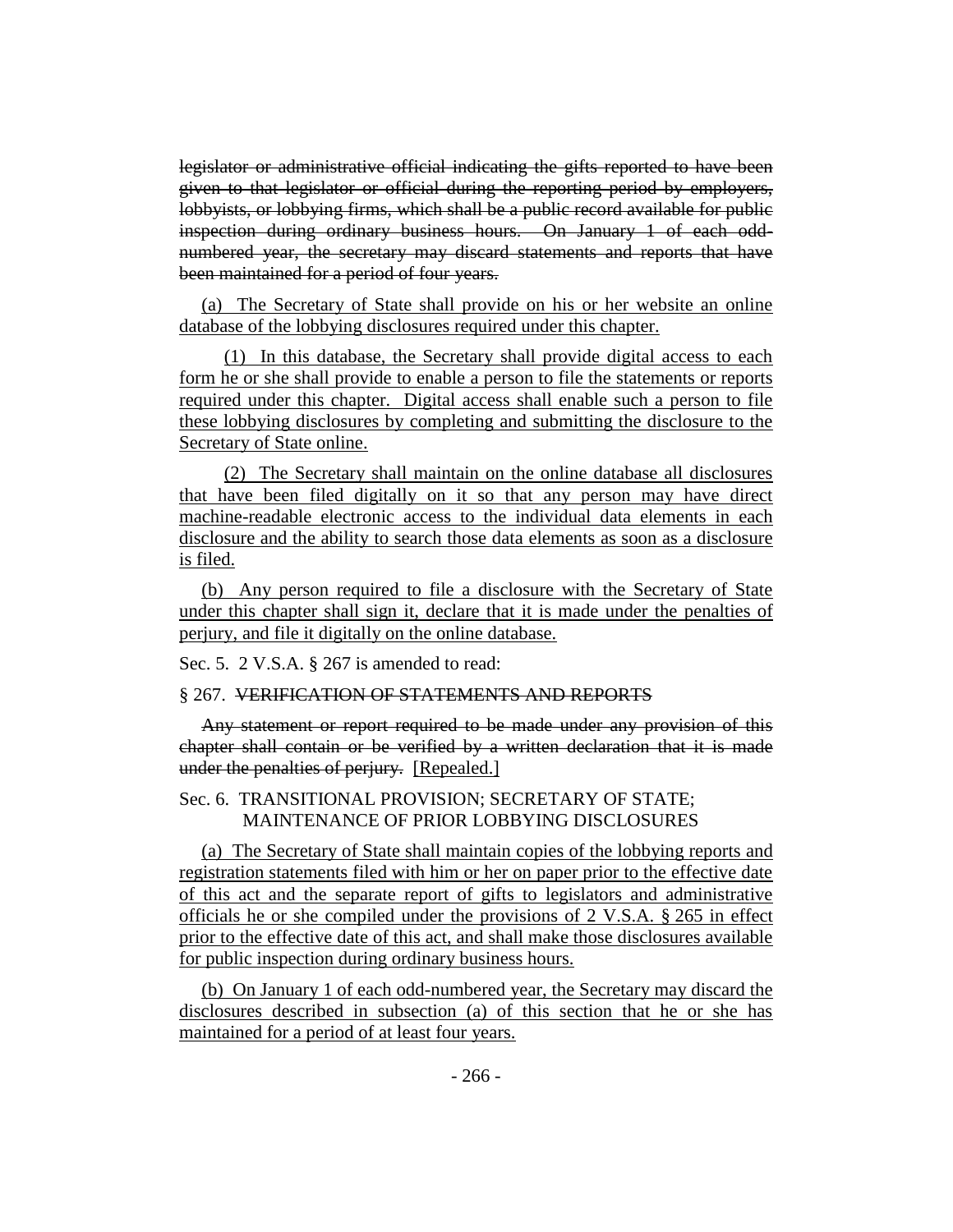#### Sec. 7. EFFECTIVE DATE

This act shall take effect on July 1, 2015.

And that after passage the title of the bill be amended to read:

An act relating to lobbying disclosures

(Committee vote: 5-0-0)

#### **CONCURRENT RESOLUTIONS FOR ACTION**

**S.C.R. 5-12** (For text of Resolutions, see Addendum to Senate Calendar for March 12, 2015)

**H.C.R. 60-67** (For text of Resolutions, see Addendum to House Calendar for March 12, 2015)

#### **CONFIRMATIONS**

The following appointments will be considered by the Senate, as a group, under suspension of the Rules, as moved by the President *pro tempore,* for confirmation together and without debate, by consent thereby given by the Senate. However, upon request of any senator, any appointment may be singled out and acted upon separately by the Senate, with consideration given to the report of the Committee to which the appointment was referred, and with full debate; and further, all appointments for the positions of Secretaries of Agencies, Commissioners of Departments, Judges, Magistrates, and members of the Public Service Board shall be fully and separately acted upon.

Robert Ide of Peacham – Commissioner, Department of Motor Vehicles – By Sen. Kitchel for the Committee on Transportation. (3/12/15)

Sue Minter of Waterbury Center – Secretary, Agency of Transportation – By Sen. Westman for the Committee on Transportation. (3/13/15)

Nancy Waples of Hinesburg – Superior Court Judge – Sen. Ashe for the Committee on Judiciary. (3/13/15)

William Hoser of Chester – Member of the Vermont Board of Medical Practice – By Sen. McCormack for the Committee on Health and Welfare. (3/13/15)

Sarah Flynn of Burlington – Member of the Community High School of Vermont Board – By Sen. Zuckerman for the Committee on Education. (3/13/15)

Churchill Hindes of Colchester – Member, Vermont State Colleges Board of Trustees – By Sen. Zuckerman for the Committee on Education. (3/13/15)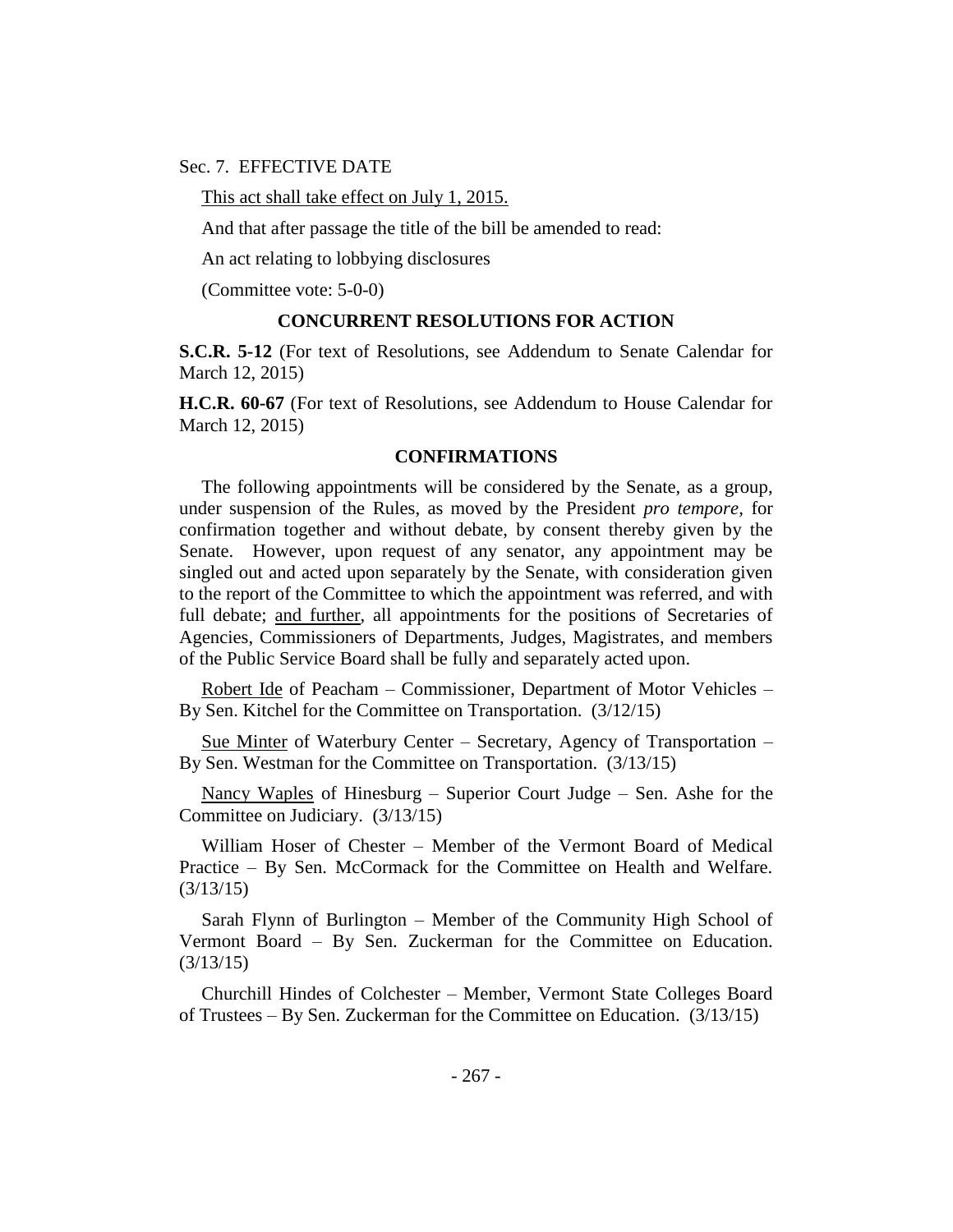Michael Pieciak of Winooski – Member, Vermont State Colleges Board of Trustees – By Sen. Zuckerman for the Committee on Education. (3/13/15)

Patricia Boucher of Enosburg Falls – Member of the Parole Board – Sen. McAllister for the Committee on Institutions. (3/17/15)

#### **PUBLIC HEARINGS**

**Tuesday, March 17, 2015** – Room 11 – 5:30 P.M. – 7:30 P.M. – Re: Consolidation of Call Centers - PSAPS - Senate and House Committees on Government Operations.

**Tuesday, March 24, 2015** – Room 11 – 6:00 P.M. – 8:00 P.M. – Re: Renewable Energy Siting – Jt. Mtg. Senate and House Committees on Natural Resources and Energy.

#### **REPORTS ON FILE**

#### **Reports 2015**

Pursuant to the provisions of 2 V.S.A. §20(c), one (1) hard copy of the following report is on file in the office of the Secretary of the Senate. Effective January 2010, pursuant to Act No. 192, Adj. Sess.  $(2008)$  §5.005 $(g)$ some reports will automatically be sent by electronic copy only and can be found on the State of Vermont Legislative webpage.

1. Working Lands Enterprise Initiative Annual Report: Fiscal Year 2014. (Vermont Agency of Agriculture, Food and Markets) (March 2015)

## **FOR INFORMATION ONLY**

#### **CROSSOVER DEADLINES**

The Senate Rules Committee established the following Crossover deadlines:

(1) All **Senate** bills must be reported out of the last committee of reference (including the Committees on Appropriations and Finance, except as provided below in (2) and the exceptions listed below) on or before **Friday, March 13, 2015**, and filed with the Secretary of the Senate so that they may be placed on the Calendar for Notice the next legislative day.

(2) All **Senate** bills referred pursuant to Senate Rule 31 to the Committees on Appropriations and Finance must be reported out by the last of those committees on or before **Friday, March 20, 2015**, and filed with the Secretary of the Senate so that they may be placed on the Calendar for Notice the next legislative day.